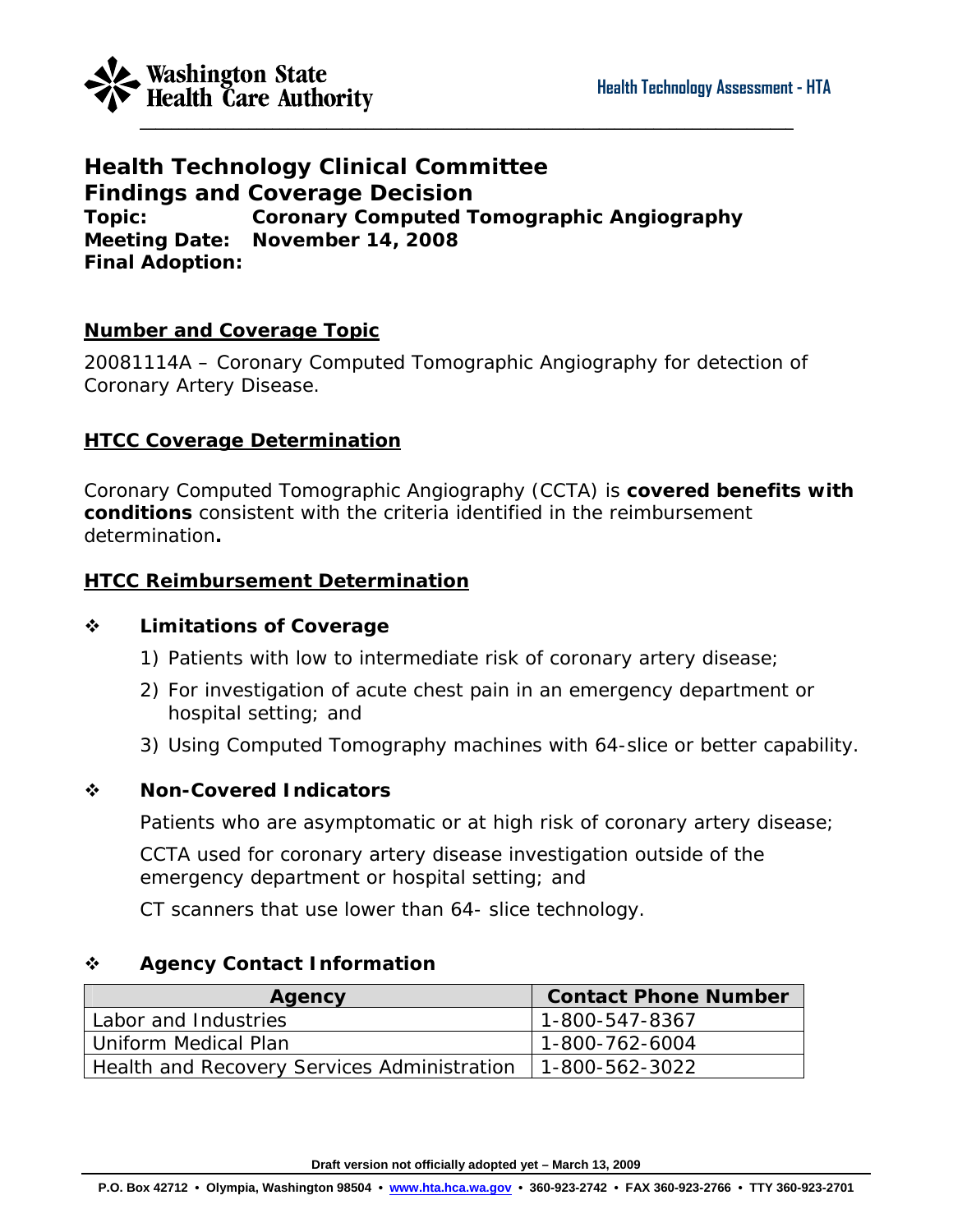# **Washington State**<br>Health Care Authority

### **Computed Tomographic Angiography Background**

The Computed Tomographic Angiography topic was selected and published in August 2007 to undergo an evidence review process. Heart disease is the leading cause of death and disability in the US: with 700,000 deaths. The most common heart disease in the US is coronary artery disease (CAD), which can lead to heart attack. CAD is a narrowing of one or more coronary arteries that result in an insufficient supply of oxygen to the heart muscle and is a leading cause of death in the US and developed countries. CAD may be asymptomatic or lead to chest pain (angina), heart attack, myocardial infarction (MI) or death. *Non invasive tests include:* Stress Echocardiograms – tests that compare blood flow with and without exercise and visualize the heart. Single-photon emission computed tomography (SPECT), also known as nuclear stress testing or myocardial perfusion imaging. *Invasive tests include:* The "gold" standard is the conventional coronary angiography which involves placement of a catheter and injection of contract material into a large artery or vein, followed by 2-dimensional visualization with x-rays. Coronary computed tomographic angiography (CCTA) is a minimally invasive radiological technique used to provide images of the heart and surrounding vessels.

\_\_\_\_\_\_\_\_\_\_\_\_\_\_\_\_\_\_\_\_\_\_\_\_\_\_\_\_\_\_\_\_\_\_\_\_\_\_\_\_\_\_\_\_\_\_\_\_\_\_\_\_\_\_\_\_\_\_\_\_\_\_\_\_\_\_\_\_\_\_\_\_\_\_\_\_\_\_\_\_\_\_\_\_

CCTA has been suggested as an alternative or useful complementary approach to other non-invasive methods of diagnosing coronary artery disease (CAD). Due to its ability to visualize coronary anatomy, CCTA has been suggested as a strategy to rule out significant CAD among patients at low or intermediate risk of significant disease, thereby giving greater reassurance than other non-invasive methods and potentially reducing the number of patients ultimately sent for invasive coronary angiography (ICA). Potential drawbacks include radiation exposure; duplicative or additional testing; incidental findings; and uncertainty about whether the test results in better health outcomes.

In September 2008, the HTA posted a draft and then followed with a final report from a contracted research organization that reviewed publicly submitted information; searched, summarized, and evaluated trials, articles, and other evidence about the topic. The comprehensive, public and peer reviewed, Computed Tomographic Angiography report is 125 pages, identified 8 relevant studies for the Emergency room setting and 34 relevant studies for outpatient, Medicare coverage and 4 expert treatment guidelines. These studies represent the best available information; including a randomized controlled trial for the emergency room setting from which evidence based conclusions were drawn.

An independent group of eleven clinicians who practice medicine locally meet in public to decide whether state agencies should pay for the health technology based on whether the evidence report and other presented information shows it is safe, effective and has value. The committee met on November 14<sup>th</sup>, reviewed the report, including peer and public feedback, and heard public and agency comments. Meeting minutes detailing the discussion are available through the HTA program or online at [http://www.hta.hca.wa.gov](http://www.hta.hca.wa.gov/) in the committee section.

### **Summary of Committee Findings**

The committee found that it had the most complete information: a comprehensive and current evidence report, public comments, and agency utilization information. The committee concluded that the current evidence on Computed Tomographic Angiography demonstrates that there is sufficient evidence a decision about use in an emergency

#### **Draft version not officially adopted yet – March 13, 2009**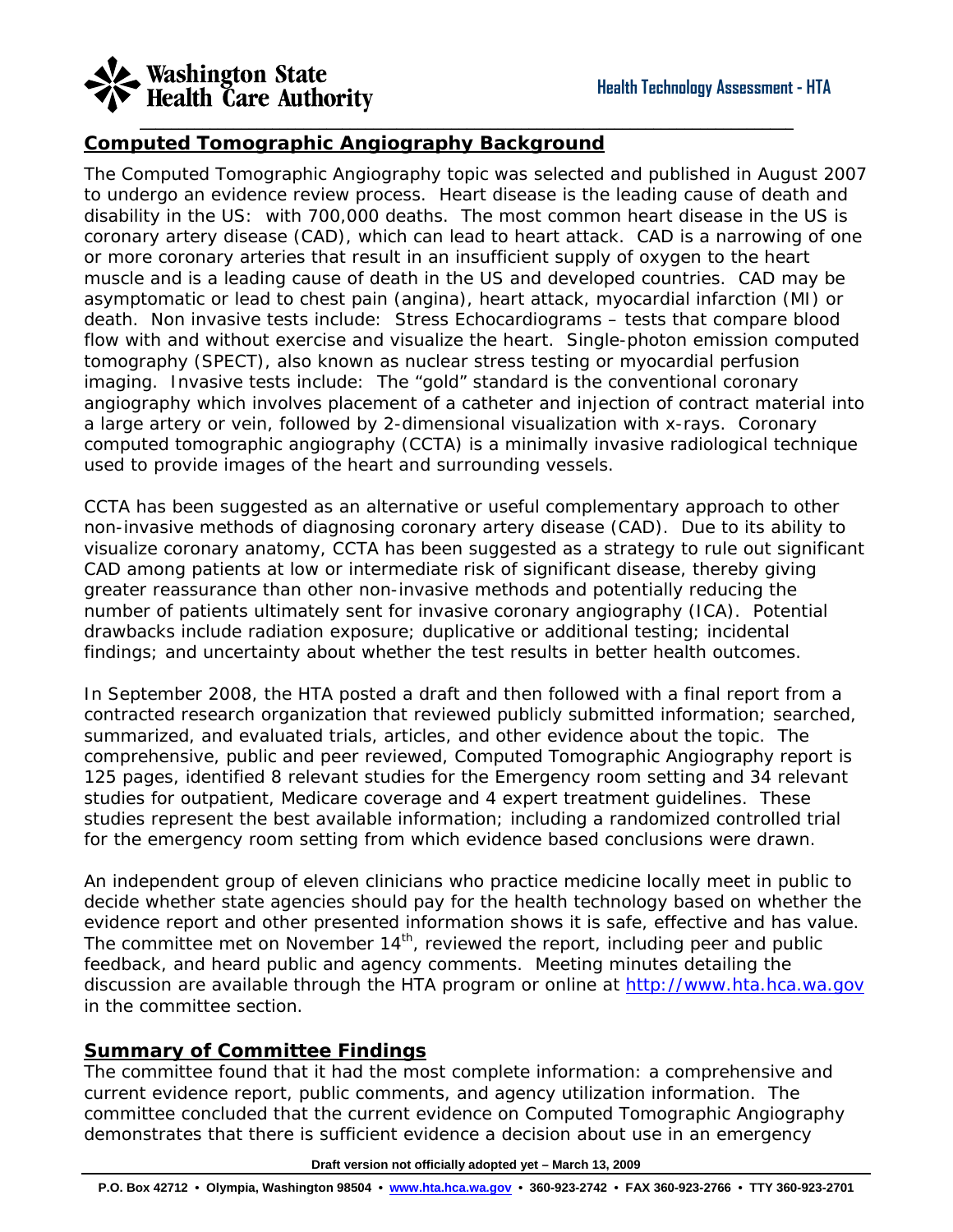# **Washington State**<br>Health Care Authority

setting to cover investigation of acute chest pain in an emergency room department or hospital setting for those who are at low-to-intermediate risk of coronary artery disease. The committee concluded that there is not sufficient, reliable evidence developed to make a determination for other coronary CTA uses, including the outpatient setting. For low-tointermediate risk patients in the Emergency department setting the diagnostic accuracy of the 64-slice as a triage tool was supported by one RCT and several case series. For lowto-intermediate risk outpatients, no RCT or long-term cohort evidence was available. Modeling suggests a lower rate of false negatives than SECHO and SPECT, and a lower rate of false positives than SPECT, but these differences change with underlying prevalence of CAD and involves other trade-offs.

\_\_\_\_\_\_\_\_\_\_\_\_\_\_\_\_\_\_\_\_\_\_\_\_\_\_\_\_\_\_\_\_\_\_\_\_\_\_\_\_\_\_\_\_\_\_\_\_\_\_\_\_\_\_\_\_\_\_\_\_\_\_\_\_\_\_\_\_\_\_\_\_\_\_\_\_\_\_\_\_\_\_\_\_

Based on these evidentiary findings, the committee voted: 2 for non-coverage and 7 for coverage with conditions.

### • *Is it effective?*

The committee identified multiple key factors and health outcomes that were important for consideration in their overall decision on whether the technology was effective. Summary of committee consideration, discussion, and comments are listed below.

- 9 *Diagnostic Accuracy Sensitivity*: the committee agreed as a whole that CCTA has a high level of sensitivity. The technology report sensitivity rate was 98%; which compared favorably to stress echo at 76-94% and SPECT at 88-98%. The indeterminate rates were also lower, with CCTA at 3% versus Stress ECHO at 13% and SPECT at 9%.
- 9 *Diagnostic Accuracy Specificity*: the committee agreed equivalent specificity. Some uncertainty about lower prevalence population was shared amongst the committee members. The technology report specificity rate was comparable at 82- 88%; compared to stress echo at 88% and SPECT at 77%.
- 9 *Reduction in invasive CA*: the committee agreed that modeling suggests reduced ICA, but trial evidence data was inconclusive with Rubenstien trial showing reduction and Goldstein shiwoing slight increase, especially when compared to alternative diagnostic tools.
- 9 *Replace other tests*: most modeled analysis and clinical trials used CCTA in conjunction with other tests. Committee agreed that CCTA wouldn't replace other non-invasive technologies.
- 9 *Incidental findings*: committee discussed as an issue both we respect to efficacy and safety and concluded that evidence demonstrates incidental findings are not infrequent events. Incidental findings can provide valuable information for diagnosis of previously undetected other diseases but also often leads to uncertainty or further tests to rule out questionable findings. The committee agreed that there is currently no evidence regarding improved patient health outcomes balancing cost and potential harms from further testing and anxiety.
- 9 *Effect in real world*: Committee discussed several technology assessment key unknowns: whether more disease found will help or harm patients, especially at lower disease levels (clinical relevance is questionable); whether broad dissemination will result in lower test thresholds that may not result in better overall health outcomes but more radiation; and the extent to which CCTA can replace and not add to tests. Additionally, certification of machines and readers

**Draft version not officially adopted yet – March 13, 2009**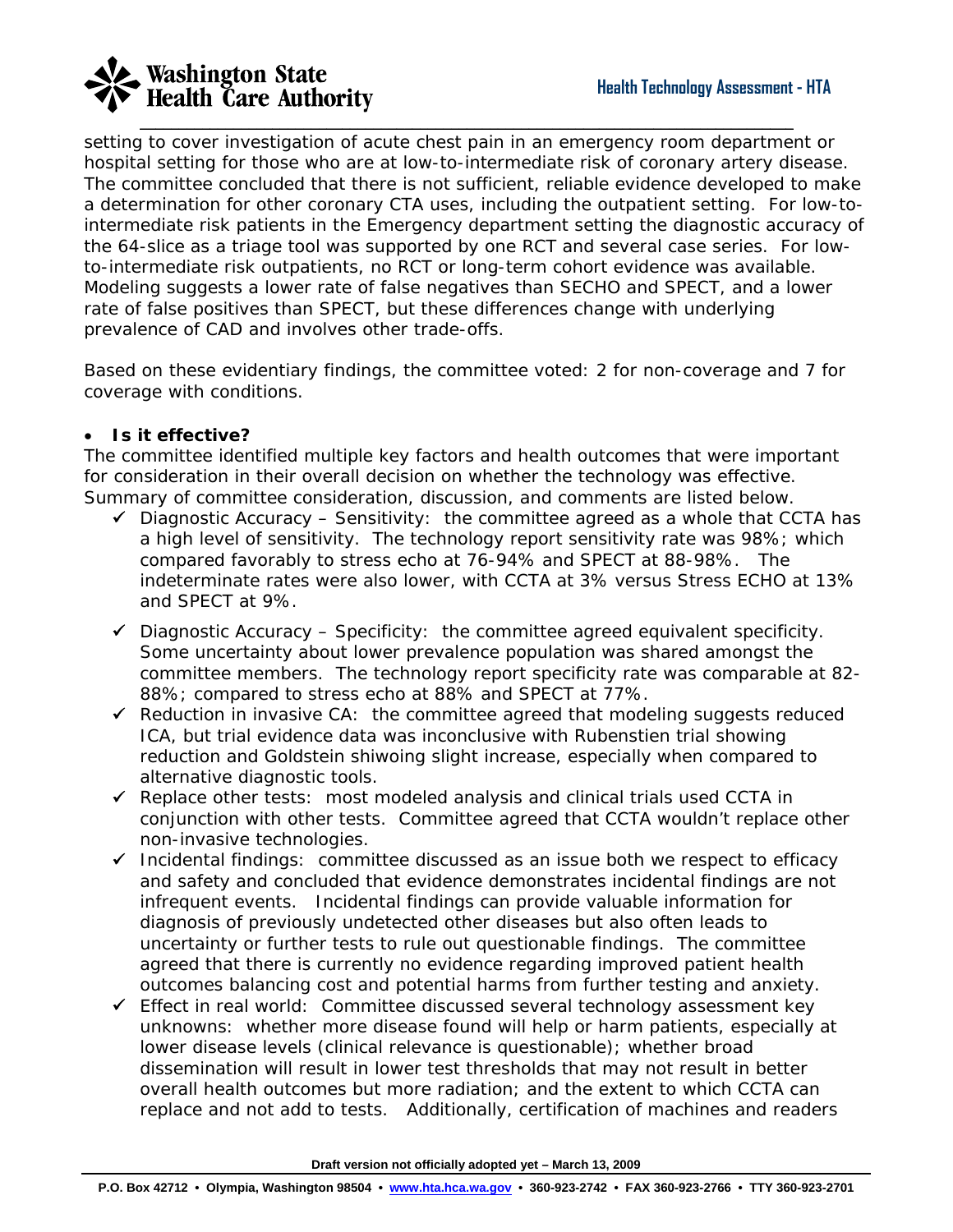

was also discussed; hospitals require JAHCO accreditation and thus have some standards.

### • *Is it safe?*

The committee identified multiple key factors and health outcomes that were important for consideration in their overall decision on whether the technology was safe. Summary of committee consideration, discussion, and comments are listed below.

- 9 *Radiation Exposure* is an important safety outcome to the committee. The committee discussed the technology assessment report findings of an overall cancer risk of .22% for women and .08% for men. Radiation dosage can be reduced through technique and machine type, but it is unknown whether these lowest dosage techniques/machines are used in WA settings. Overall exposure reported at between 2.0-8.0mSV for lower range is equivalent to SPECT; and 12.0 to 14.0 range for higher dose which is equivalent to A-bomb survivor at 2.3 kilometer distance. The committee concluded that there are small but definite risks, within appropriate norms. The radiation risks are high enough to obviate benefit when applied to very low risk patients.
- 9 *Incidental findings* are also an important safety outcome that the committee discussed as an issue both we respect to efficacy and safety and concluded that evidence demonstrates incidental findings are not infrequent events. Incidental findings can provide valuable information for diagnosis of previously undetected other diseases but also often leads to uncertainty or further tests to rule out questionable findings. The committee agreed that there is currently no evidence regarding improved patient health outcomes balancing cost and potential harms from further testing and anxiety.

### • *Does it provide value (improve health outcome)?*

The committee discussed cost and cost-effectiveness as a whole. This topic generated the least discussion. There are several cost studies for ED and outpatient showing cost savings. The technology assessment report also modeled costs for ED and outpatient showing cost savings using Medicare reimbursement rates. No analysis included costs related to incidental findings or harms. Current state agency reimbursement rates do not correlate with modeled costs (Agency reimbursement for CCTA is higher and for comparators is lower).

 $\checkmark$  Committee members were split, with four considering the cost effectiveness currently unproven and five concluding that CCTA is either equivalent or more cost effective in some situations.

### **Consistency with Medicare Decision and Expert Treatment Guidelines**

Committee reviewed and discussed the Medicare coverage decision and expert guidelines as identified and reported in the technology assessment report.

**Draft version not officially adopted yet – March 13, 2009**  • There is no national coverage decision (NCD), however a coverage analysis and memo was issued in 2008 and summarized: there is uncertainty regarding any potential health benefits or patient management alterations from including coronary CTA in the diagnostic workup of patients who may have CAD. No adequately powered study has established that improved health outcomes can be casually attributed to coronary CTA for any well-defined clinical indication, and the body of evidence is of overall limited quality and limited applicability to Medicare patients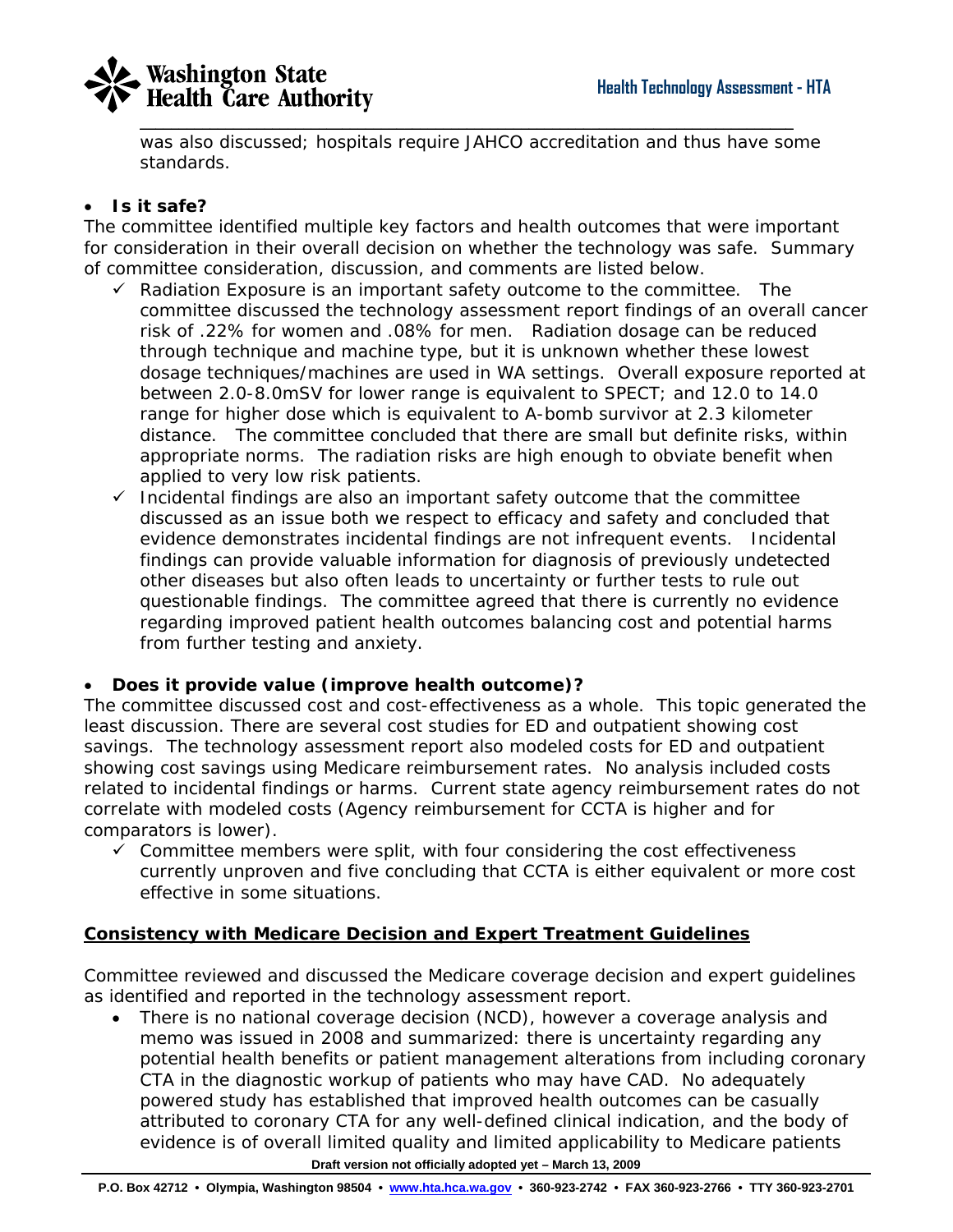

with typical co-morbidities in community practice. The primary safety concerns with cardiac CTA are the exposure to radiation and the use of contrast and blocker medications.

- Four expert guidelines were identified that address the use of CCTA for detection of CAD, but not the setting (ED versus outpatient).
	- o American Heart Association (2006): evidence supports the use of CCTA for patients with low-to-intermediate stenosis and may obviate the need for ICA.
	- o Multi-Society Statement of Appropriateness Criteria for Cardiac Computed Tomography (2006): Appropriateness reviews deemed the use of CCTA for detection of CAD to be appropriate for the following patient populations: chest pain syndrome with intermediate pre-test probability of CAD and uninterpretable EKG or inability to exercise; chest pain and uninterpretable or equivocal stress test results; acute chest pain with intermediate pre-test probability of CAD and no EKG changes and serial enzymes negative; and symptomatic patients requiring evaluation of suspected coronary anomalies.
	- o American College of Radiology (2006): CCTA is appropriate for assessment of CAD, although its usefulness for patients with low pre-test probability is unknown. Appropriateness rating of 7 out 9 for the evaluation of chronic chest pain.
	- o SCCT/NASCI Consensus Update (2007): CCTA to be appropriate in the following circumstances: (1) to rule out significant coronary stenosis; (2) to evaluate patients with equivocal or discordant results on a stress perfusion or wall motion study; (3) to rule out stenosis in patients with a low pre-test likelihood of CAD and (4) to potentially replace diagnostic catheterization in patients undergoing non-coronary cardiac surgery.

The committee concluded that their decision is consistent with applicable policy and guidelines. There is no national Medicare coverage decision. The decision is consistent with treatment guidelines in that low to intermediate triage will be covered, with the coverage decision being more specific in identifying the place of service. The committee decision is based on all evidence, including public and agency comments and the comprehensive technology assessment report.

### **Committee Authority**

Washington State believes it is important to use a scientific based, clinician centered approach for difficult and important health care benefit decisions. The HTA gathers and assesses the quality of the latest medical evidence using a scientific research company, takes public input at all stages, and asks a committee of eleven independent health care professionals to review all the information and render a decision at an open meeting. The Washington State **Health Technology Clinical Committee (HTCC)**, an independent committee of 11 health practitioners, determines how selected health technologies are covered by several state agencies. See RCW 70.14.080-140. These technologies may include medical or surgical devices and procedures, medical equipment, and diagnostic tests. HTCC bases their decisions on the evidence of the technology's safety, efficacy, and cost effectiveness. Participating state agencies are required to comply with the decisions of the HTCC. HTCC decisions may be re-reviewed at the determination of the HCA Administrator.

**Draft version not officially adopted yet – March 13, 2009**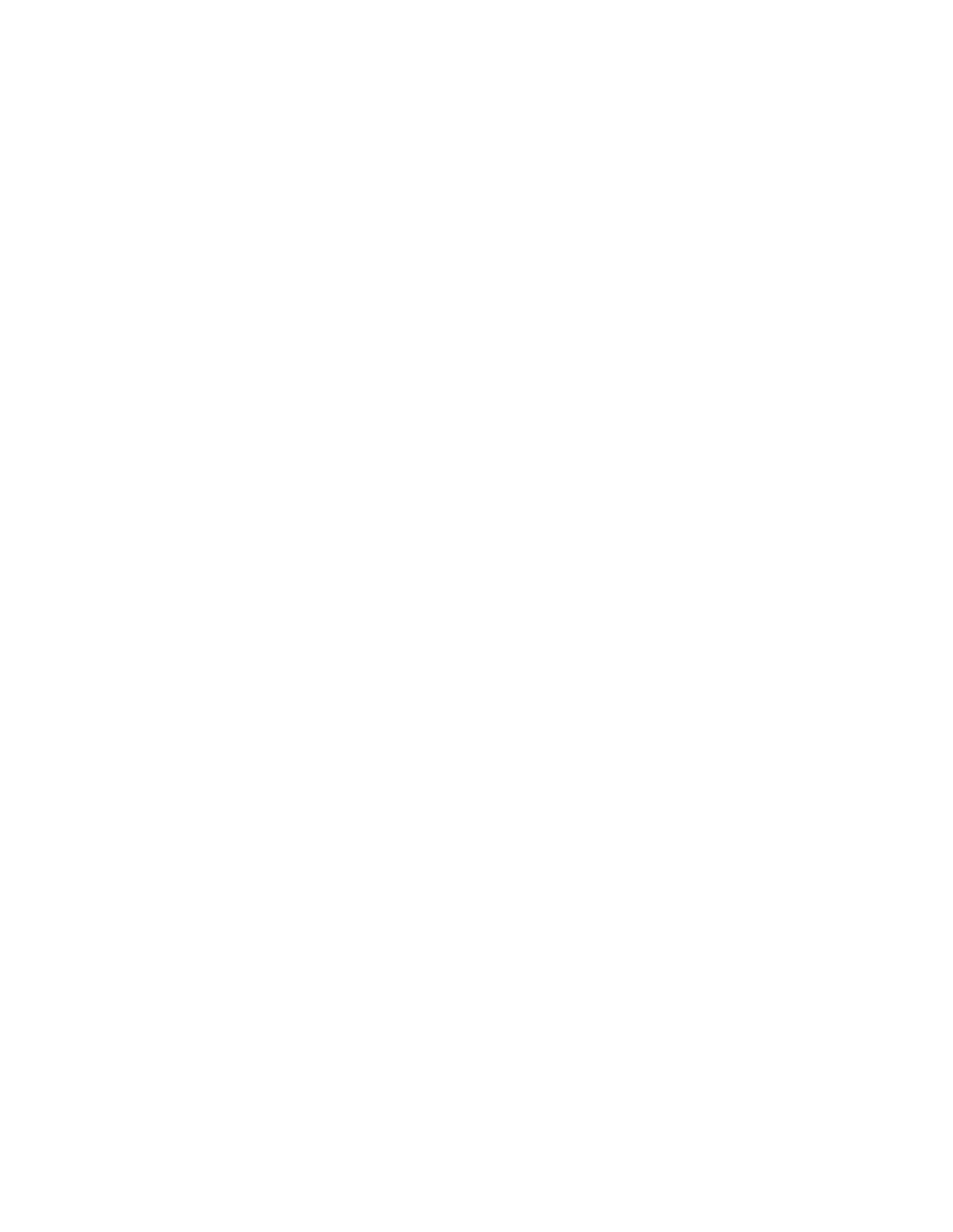**Coronary Artery Computed Tomography as an Alternative to Invasive Angiography after Cardiac Stress Testing: after Cardiac Stress Testing: IMPACCT trial IMPACCT trial**

**Gilbert L. Raff, Michael J. Gallagher, Kavitha M. Chinnaiyan, Laxmi S. Mehta, Aiden Abidov**

*William Beaumont Hospital, Royal Oak, MI William Beaumont Hospital, Royal Oak, MI*

**(www.clinicaltrials.gov** ID: NCT000465335)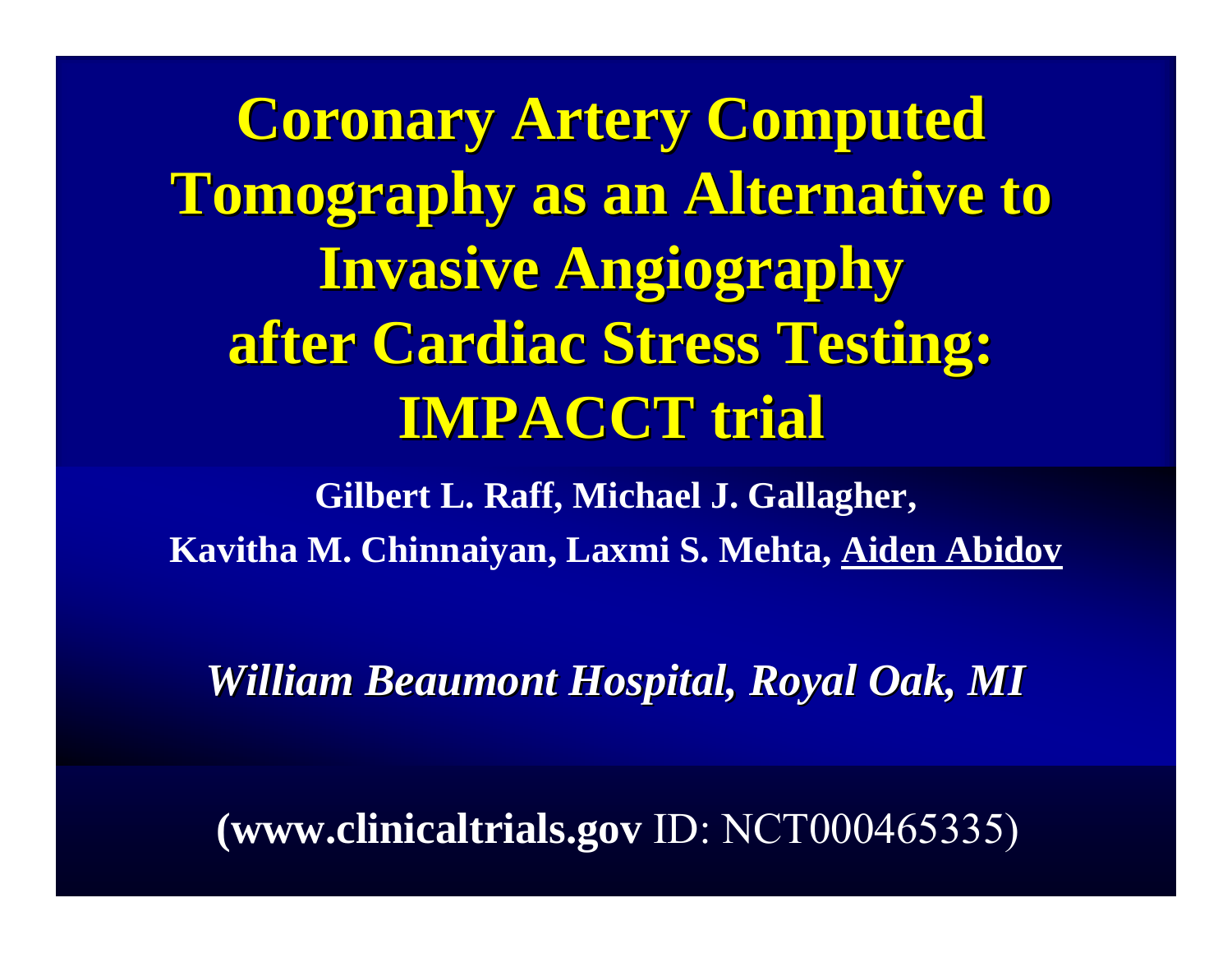# Disclosures

- Gilbert Raff, M.D., FACC
	- Siemens Medical Solutions (research grant)
	- -Bayer (research grant)
	- Blue Cross/Blue Shield of Michigan (research grant)
- Kavitha M. Chinnaiyan, M.D. -Bayer (research grant)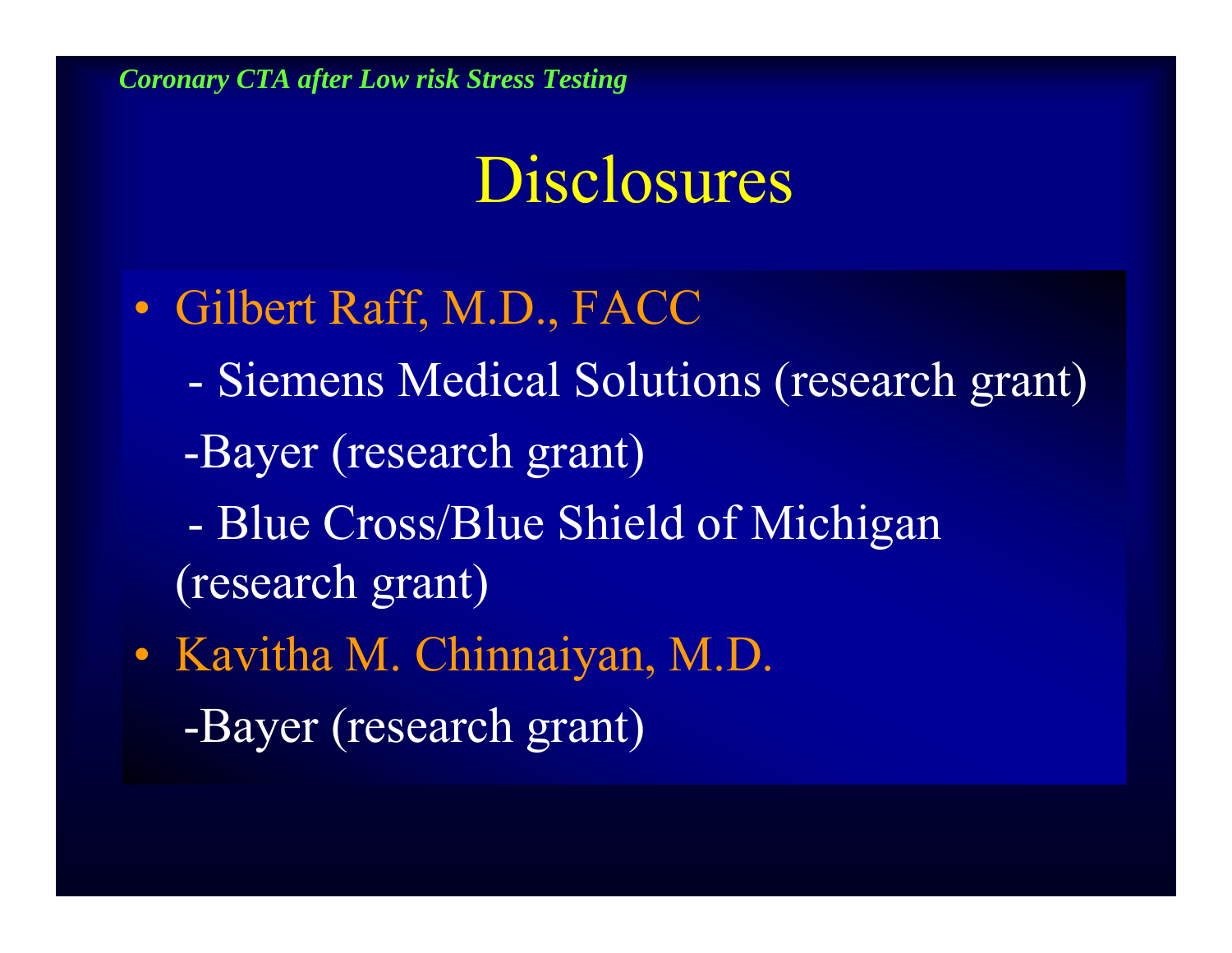### **Background Background**

- Cardiac stress testing provides the initial assessment for many patients with suspected CAD; those with high-risk features (large/multivessel perfusion defects, or PD) subsequently require invasive coronary angiography (InCA)
- However, millions of patients who have either normal scans, small PD, equivocal or nondiagnostic stress tests are still referred for InCA most likely due to discrepant clinical symptoms or ischemic ECG changes during exercise stress
- Role of coronary computed tomographic angiography (CCTA) as an alternative to InCA in diagnostic workup of low-risk, equivocal or nondiagnostic stress test pts has not been determined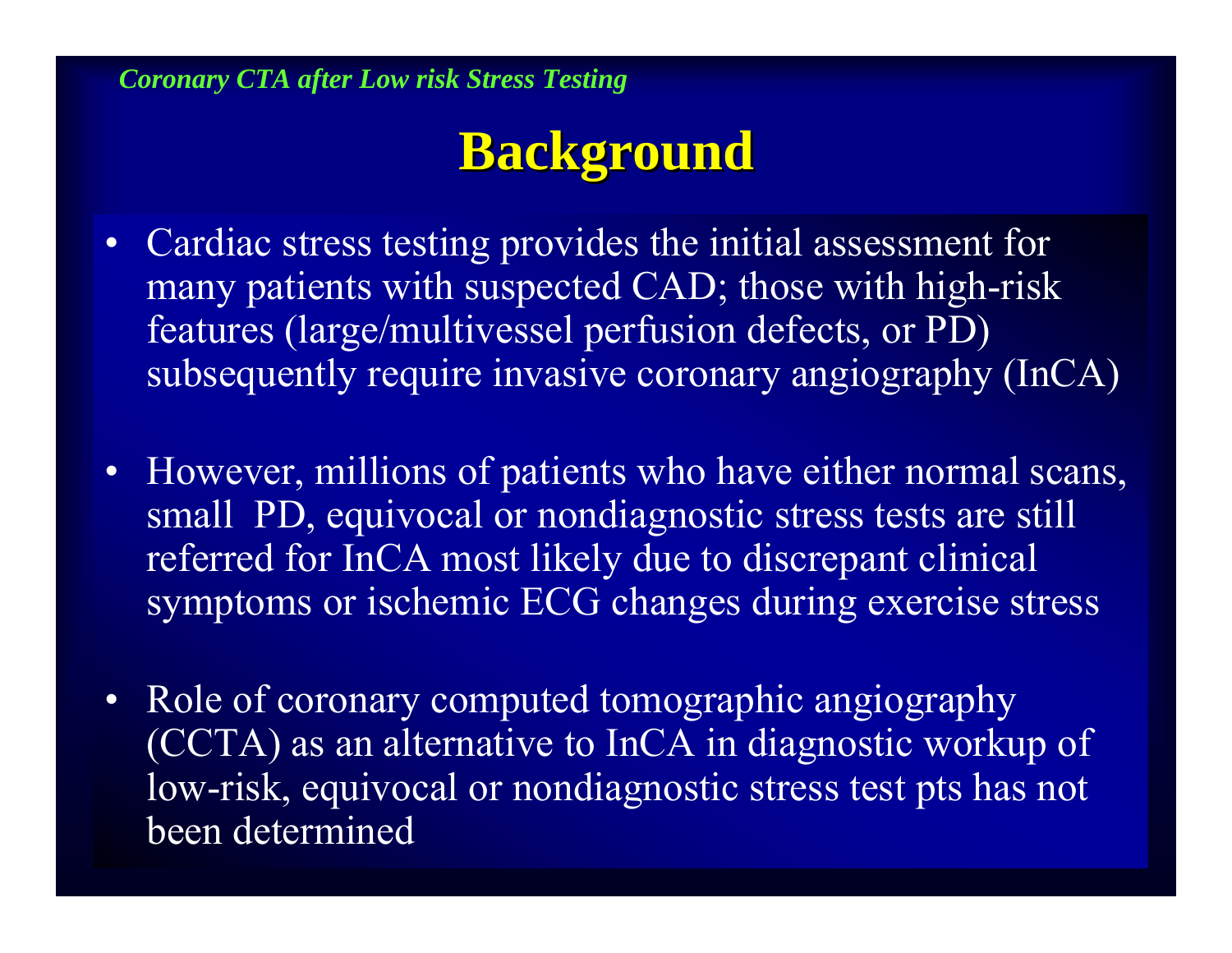# **Study Hypothesis**

CCTA is an effective diagnostic tool that is able to safely replace InCA in the population of patients in whom diagnostic stratification remains unclear after low-risk or equivocal/nondiagnostic stress myocardial perfusion test results either due to the clinical, historical or ECG data discrepant with findings on the stress test imaging study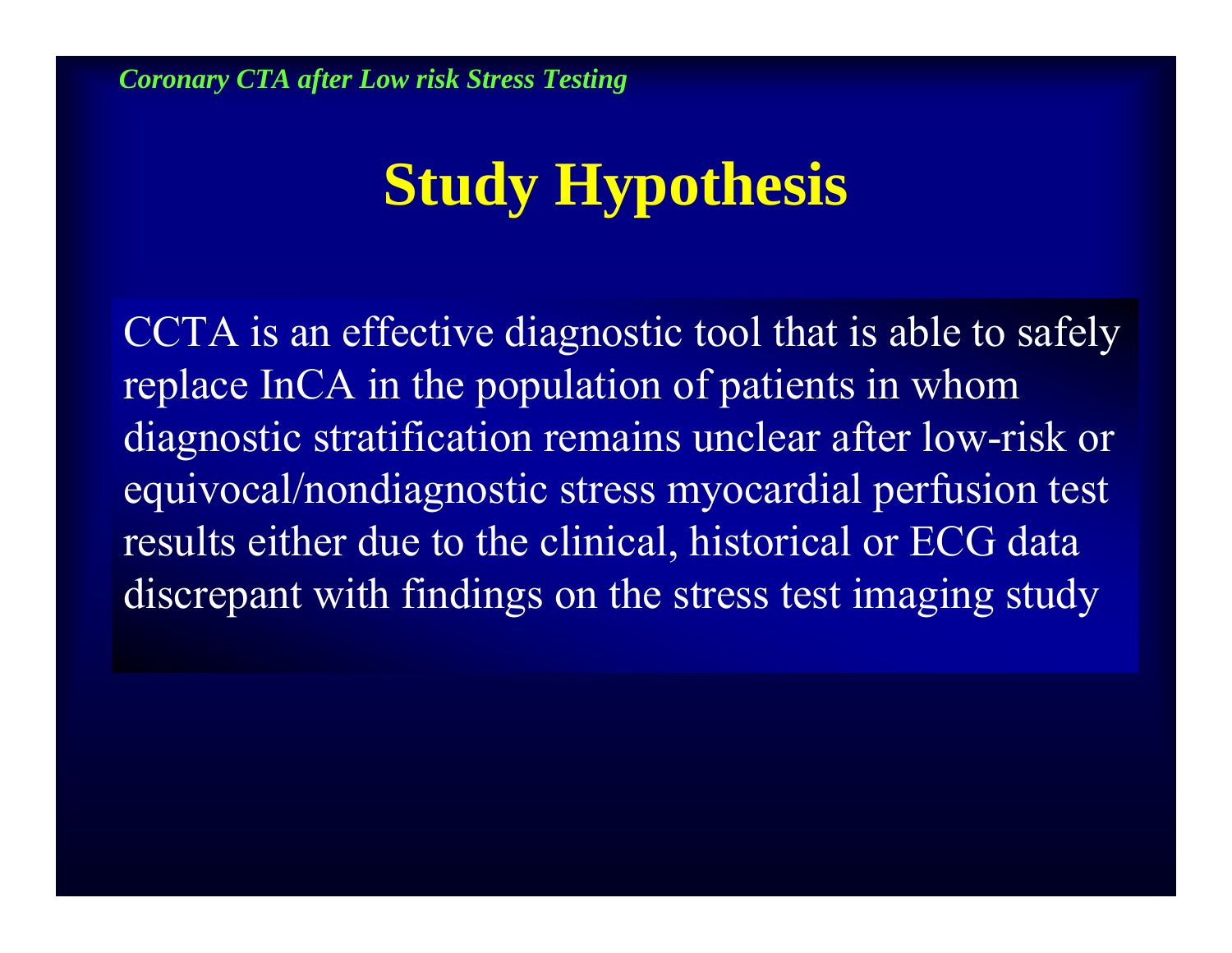# Methods

- We prospectively enrolled 200 sequential patients referred by cardiologists for CCTA after stress tests
- Before CCTA, physicians identified a "planned catheterization" group of patients who would undergo InCA if CCTA results were not available
- In our analyses we determined:

1. The diagnostic and prognostic accuracy of CCTA findings as compared to subsequent invasive and noninvasive testing or adverse cardiac events (MACE), such as Cardiac Death, MI or revascularization (PCI or CABG)

2. The extent to which CCTA has replaced initially planned catheterizations, and safety of such an approach during 1-year of follow-up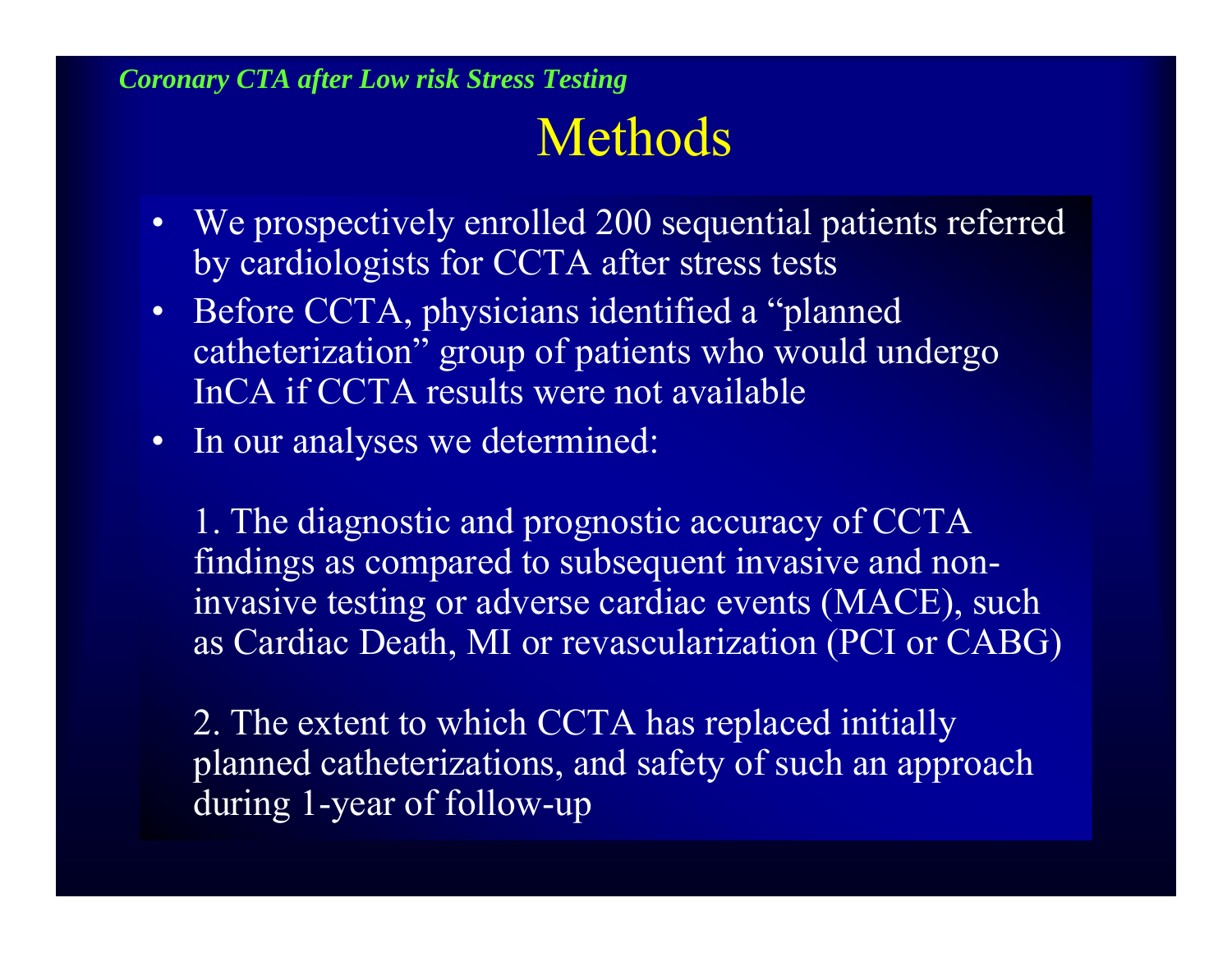## **IMPACCT study design**

**200 low-risk patients with suspected CAD and low-risk/nondiagnostic stress test (83% MPI, 17%- Stress Echo)**



**1 patient was excluded (no imaging study report is available)**

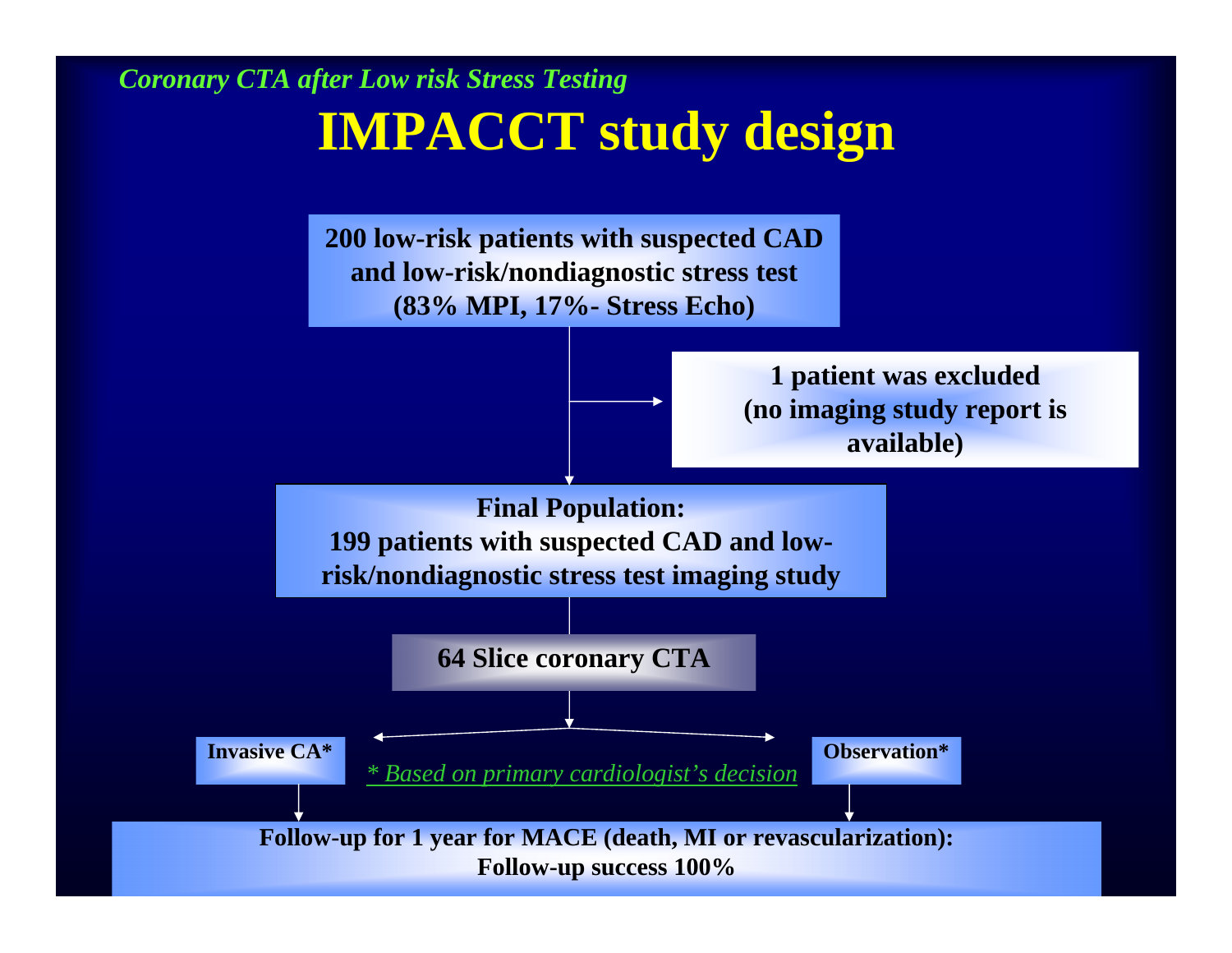## Definitions

- Normal stress-perfusion study = when reported as definitely normal and no further diagnostic work-up is suggested
- Abnormal stress test = definitive perfusion defect on myocardial perfusion stress test
- Equivocal/nondiagnostic test = presence of borderline small perfusion abnormalities/ inability to achieve 85% Max HR
- Mildly abnormal scan = mild PD involving  $\leq 2$ segments of the LV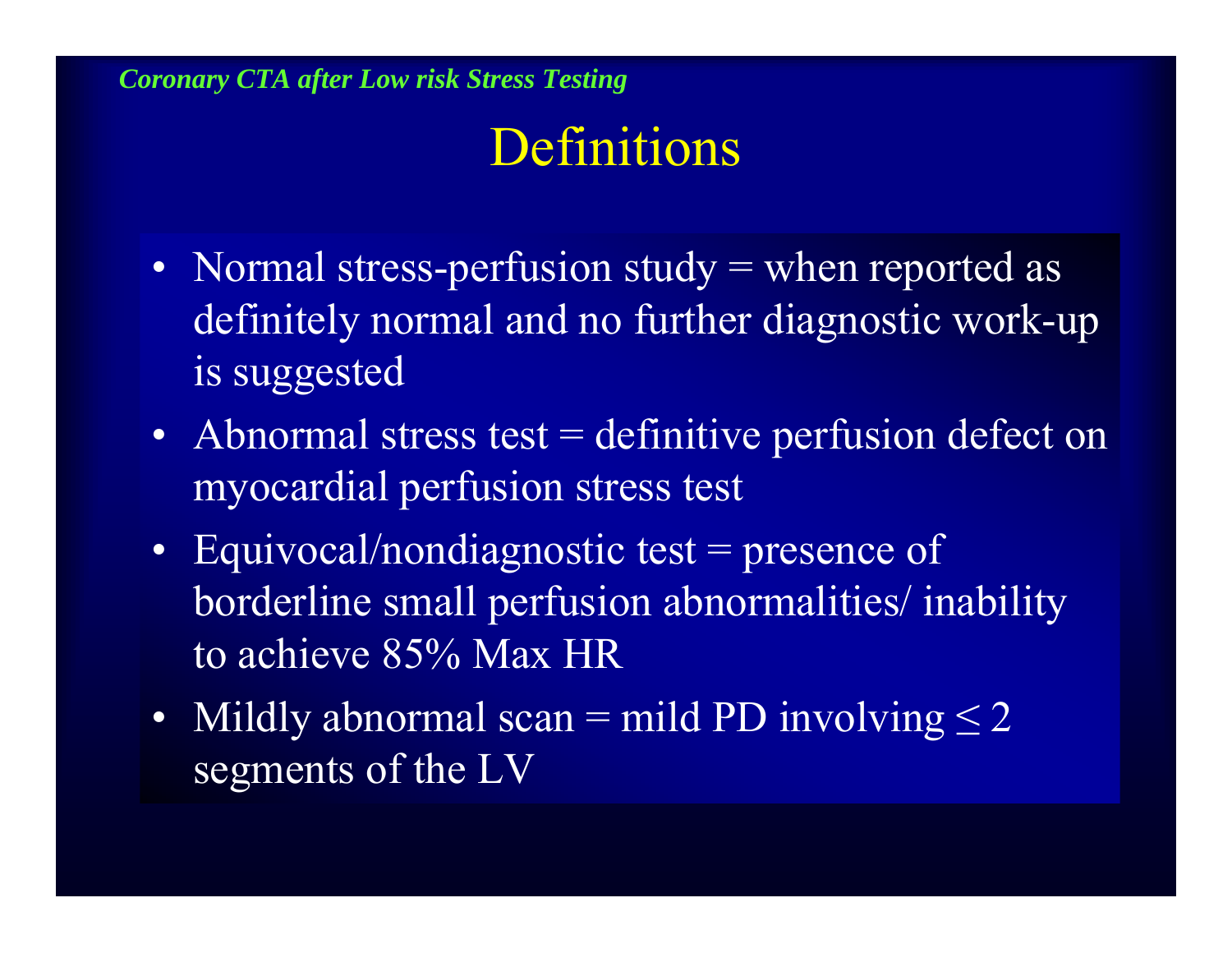### **Clinical Characteristics of the Study Population**

| <b>Demographics</b>    | <b>Normal Scan</b><br>$(n=62)$ | <b>Mildly Abnl</b><br>Scan $(n=81)$ | <b>Equiv/Nondx Scan</b><br>$(n=56)$ | <b>P-value</b> |
|------------------------|--------------------------------|-------------------------------------|-------------------------------------|----------------|
| Age (yrs)              | $52 \pm 11$                    | $56 + 12$                           | $54\pm13$                           | 0.131          |
| <b>Male gender</b>     | 29(47%)                        | 50(62%)                             | $28(50\%)$                          | 0.165          |
| <b>Race, Caucasian</b> | 57 $(92\%)$                    | $75(94\%)$                          | 49 (88%)                            | 0.478          |
| <b>Hypertension</b>    | 23(37%)                        | $36(44\%)$                          | 33(59%)                             | 0.055          |
| <b>Hyperlipidemia</b>  | 34(55%)                        | 55 $(68%)$                          | 22(54%)                             | 0.165          |
| <b>Diabetes</b>        | 3(5%)                          | $8(10\%)$                           | 12(21%)                             | 0.016          |
| <b>Smoker</b>          | 5(8%)                          | $10(12\%)$                          | 8(15%)                              | 0.532          |
| <b>Typical Angina</b>  | 17(27%)                        | 7(9%)                               | 13(23%)                             | 0.010          |
| <b>Atypical Angina</b> | 29(47%)                        | $33(41\%)$                          | 14(25%)                             | 0.043          |
| <b>Nonanginal CP</b>   | 5(8%)                          | 6(7%)                               | $6(11\%)$                           | 0.783          |
| <b>SOB</b>             | 7(11%)                         | $8(10\%)$                           | 12(21%)                             | 0.125          |
| <b>Asymptomatic</b>    | 7(11%)                         | 26(32%)                             | $19(34\%)$                          | 0.006          |
| <b>Pre-test CAD Lk</b> | $46 + 28$                      | $39 + 24$                           | $40 + 26$                           | 0.217          |
| <b>BMI</b>             | $27.0 \pm 5.0$                 | $28.2 \pm 5.0$                      | $30.5 \pm 4.4$                      | < 0.001        |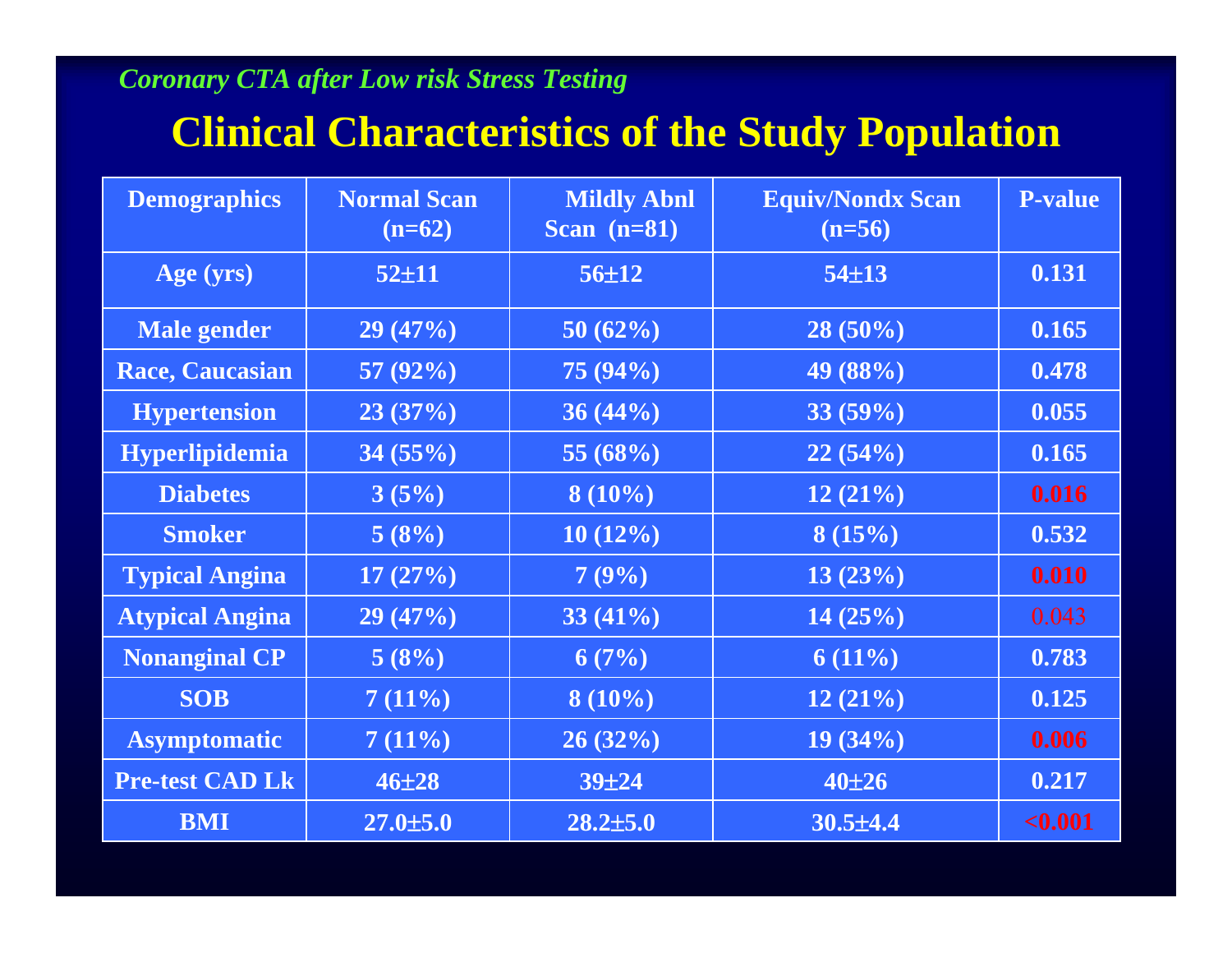### **Hemodynamic Parameters in the Study Population**

| <b>Parameters</b>                    | <b>Normal Scan</b><br>$(n=62)$ | <b>Mildly</b><br><b>Abnl Scan</b><br>$(n=81)$ | <b>Equiv/Nondx Scan</b><br>$(n=56)$ | <b>P-value</b> |
|--------------------------------------|--------------------------------|-----------------------------------------------|-------------------------------------|----------------|
| <b>LVEF, %</b>                       | $65.1 \pm 7.6$                 | $64.2 \pm 8.8$                                | $64.7{\pm}9.0$                      | 0.855          |
| <b>Rest SBP, mmHg</b>                | 128±19                         | $132 + 17$                                    | $136 + 22$                          | 0.132          |
| <b>Rest DBP, mmHg</b>                | $79 \pm 11$                    | $81 \pm 12$                                   | 81±12                               | 0.598          |
| <b>Rest HR, bpm</b>                  | 70±11                          | 69±11                                         | 68±13                               | 0.702          |
| <b>Nondiagnostic</b><br><b>ECG</b>   | $19(31\%)$                     | 26(32%)                                       | $19(34\%)$                          | 0.930          |
| <b>Ischemic Stress</b><br><b>ECG</b> | $19(31\%)$                     | 21(26%)                                       | 12(21%)                             | 0.523          |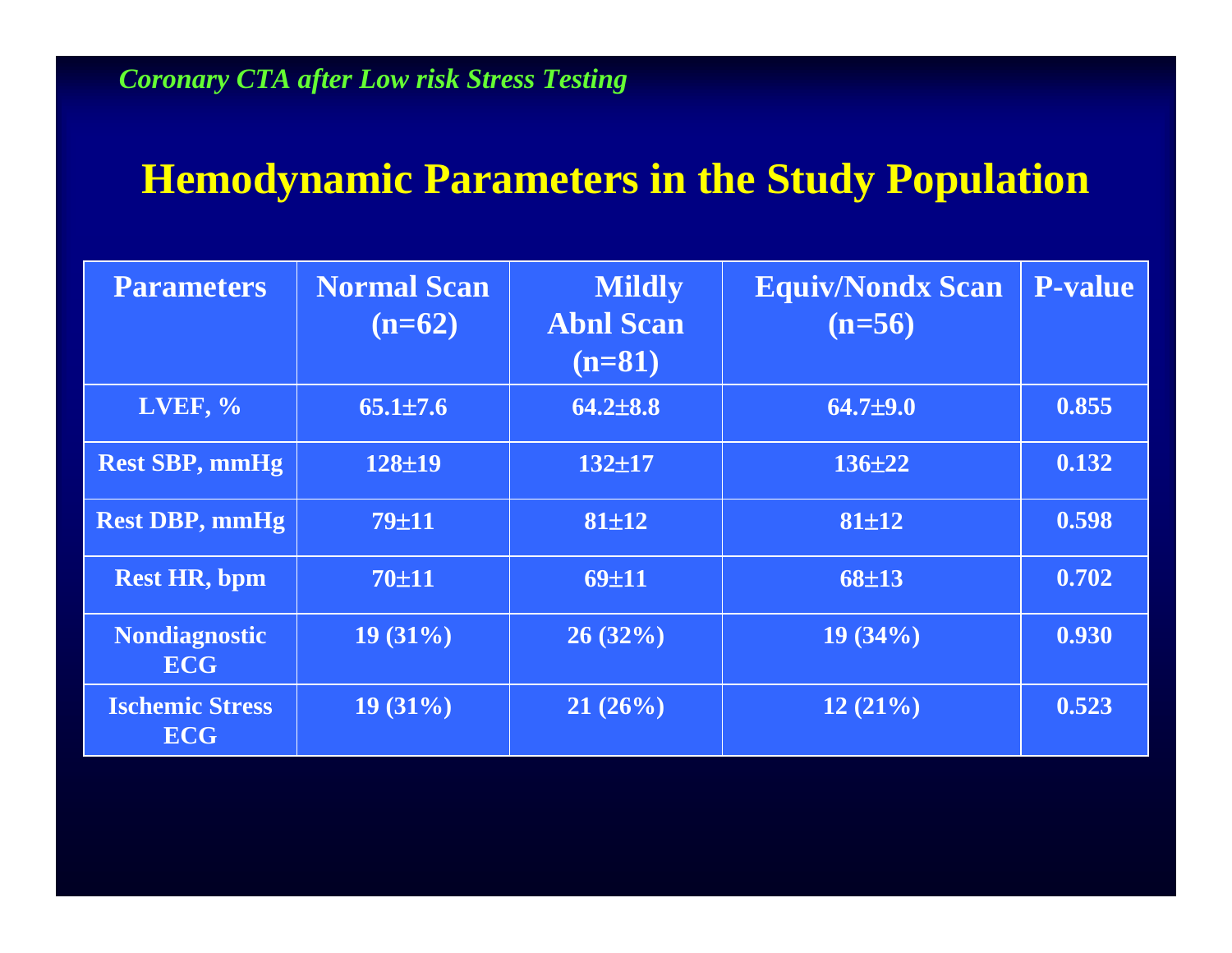### **CTA Results: Association with Pre- and Post-CTA Decision to Refer the Patients to Invasive CA**

| <b>Test Results</b>                      | <b>Normal Scan (n=62)</b><br><b>Mildly Abnormal Scan</b><br>$(n=81)$ |                                  | <b>Equivocal/Nondx Scan</b><br>$(n=56)$ |                                         |                           |                                         |
|------------------------------------------|----------------------------------------------------------------------|----------------------------------|-----------------------------------------|-----------------------------------------|---------------------------|-----------------------------------------|
|                                          | <b>Isch ECG</b><br>$N=19$                                            | Non-Isch<br><b>ECG</b><br>$N=43$ | <b>Isch ECG</b><br>$N=21$               | <b>Non-Isch</b><br><b>ECG</b><br>$N=60$ | <b>Isch ECG</b><br>$N=12$ | <b>Non-Isch</b><br><b>ECG</b><br>$N=44$ |
| <b>Normal CTA:</b>                       | $N=12$                                                               | $N=20$                           | $N=6$                                   | $N=29$                                  | $N=4$                     | $N=22$                                  |
| <b>Cath done after</b><br><b>CTA</b>     | $0(0\%)$                                                             | $0(0\%)$                         | $0(0\%)$                                | $0(0\%)$                                | $0(0\%)$                  | $0(0\%)$                                |
| <b>Cath planned before</b><br><b>CTA</b> | $5(42%)$ *                                                           | $9(41\%) *$                      | $5(83%)$ *                              | $20(69\%) *$                            | $2(50\%) *$               | $15(68%)$ *                             |
|                                          |                                                                      |                                  |                                         |                                         |                           |                                         |
| <b>Any CAD on CTA:</b>                   | $N=7$                                                                | $N=23$                           | $N=15$                                  | $N=31$                                  | $N=8$                     | $N=22$                                  |
| <b>Cath done after</b><br><b>CTA</b>     | $0(0\%)$                                                             | $9(39\%)$                        | 1(7%)                                   | 9(29%)                                  | 3(37%)                    | 10(45%)                                 |
| <b>Cath planned before</b><br><b>CTA</b> | $7(100\%)*$                                                          | $13(59\%)*$                      | $9(60\%)*$                              | $23(74%)$ *                             | $6(75%)$ *                | $11 (50\%)*$                            |
|                                          |                                                                      |                                  |                                         |                                         |                           |                                         |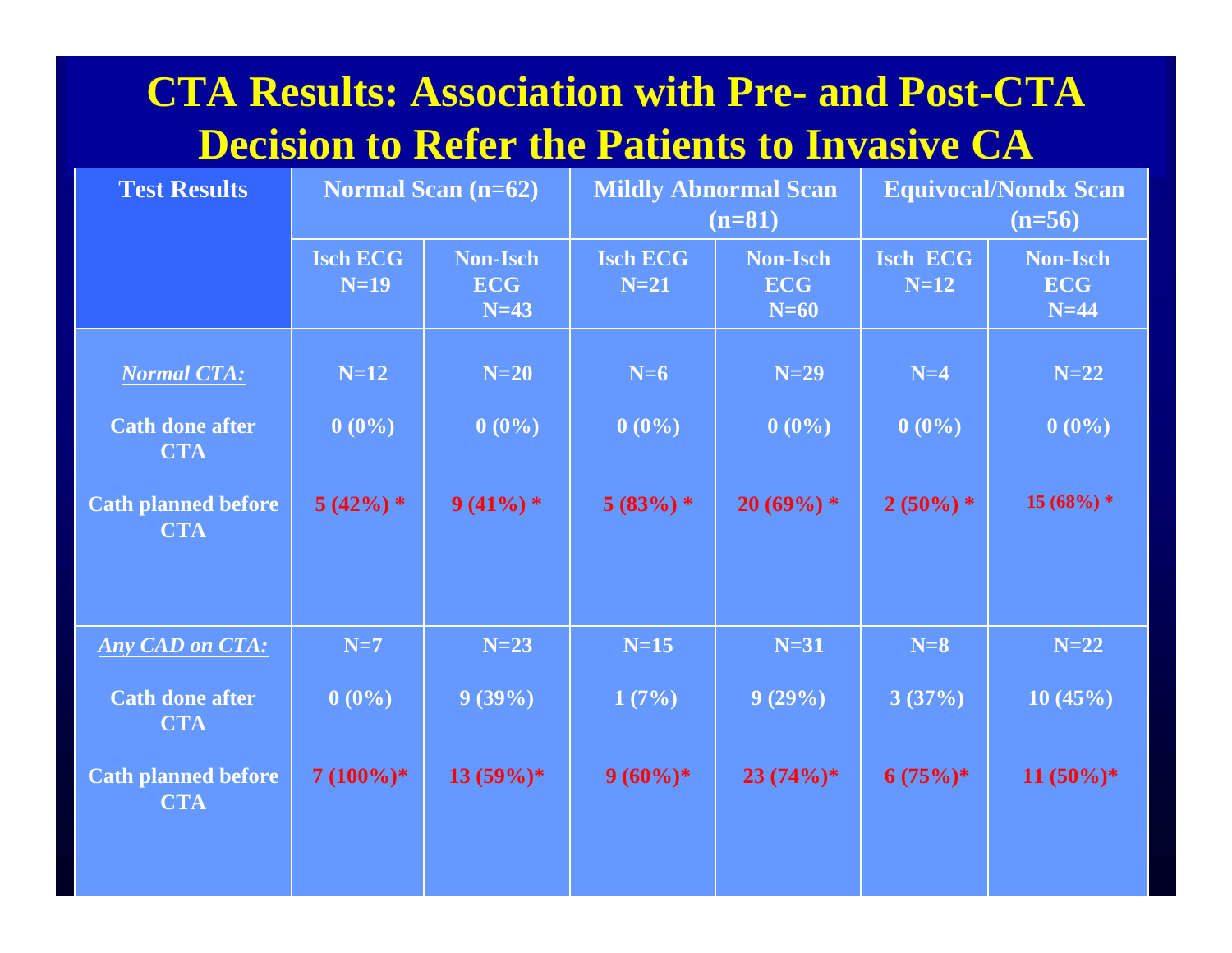### Impact of CTA on the Actual vs Planned Referral for Invasive Coronary Angiography

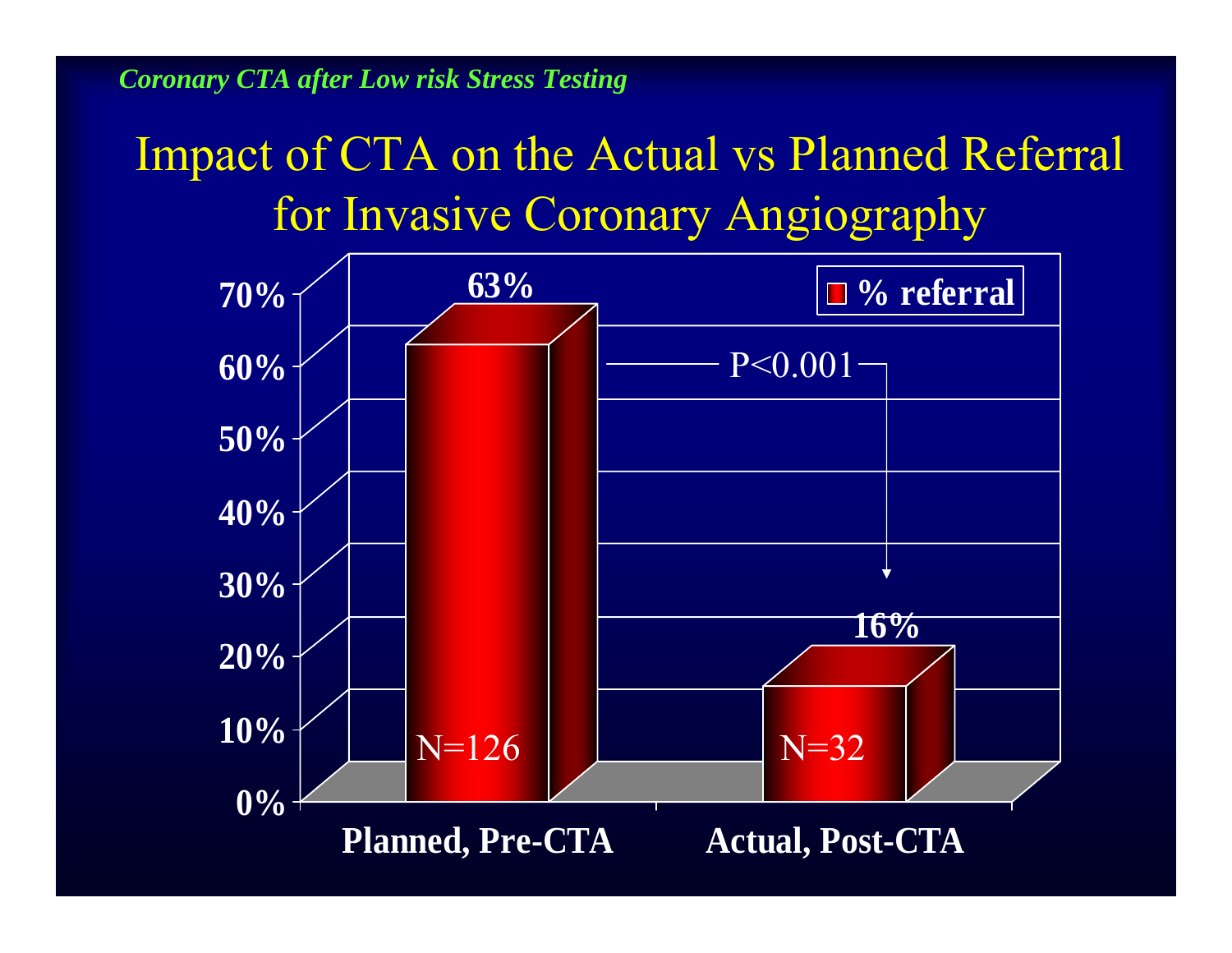### Diagnostic Performance of CTA

| <b>Test Results</b>      | <b>Normal Scan (n=62)</b> |                               | <b>Mildly Abnormal Scan</b><br>$(n=81)$ |                               | <b>Equivocal/Nondx Scan</b><br>$(n=56)$ |                               |
|--------------------------|---------------------------|-------------------------------|-----------------------------------------|-------------------------------|-----------------------------------------|-------------------------------|
|                          | <b>Isch ECG</b><br>$N=19$ | <b>Non-Isch ECG</b><br>$N=43$ | <b>Isch ECG</b><br>$N=21$               | <b>Non-Isch ECG</b><br>$N=60$ | <b>Isch ECG</b><br>$N=12$               | <b>Non-Isch ECG</b><br>$N=44$ |
| <b>Normal CTA:</b>       | $N=12$                    | $N=20$                        | $N=6$                                   | $N=29$                        | $N=4$                                   | $N=22$                        |
| $CAD>50\%$ by<br>cath    | N/A                       | N/A                           | N/A                                     | N/A                           | N/A                                     | N/A                           |
| CAD>50% missed<br>by CTA | N/A                       | N/A                           | N/A                                     | N/A                           | N/A                                     | N/A                           |
| <b>Any CAD on CTA:</b>   | $N=7$                     | $N=23$                        | $N=15$                                  | $N=31$                        | $N=8$                                   | $N=22$                        |
| $CAD>50\%$ by<br>cath    | N/A                       | $5/6$ (83%)                   | $1/1 (100\%)$                           | $6/6(100\%)$                  | $0/0$ 100%)                             | 4/4 (100%)                    |
| CAD>50% missed<br>by CTA | N/A                       | 1/3                           | $\boldsymbol{0}$                        | $\boldsymbol{0}$              | $\boldsymbol{0}$                        | $\boldsymbol{0}$              |

Overall for the Dx of CAD>50%: Sensitivity 90%, Specificity 91%, PPV 53% and NPV 99%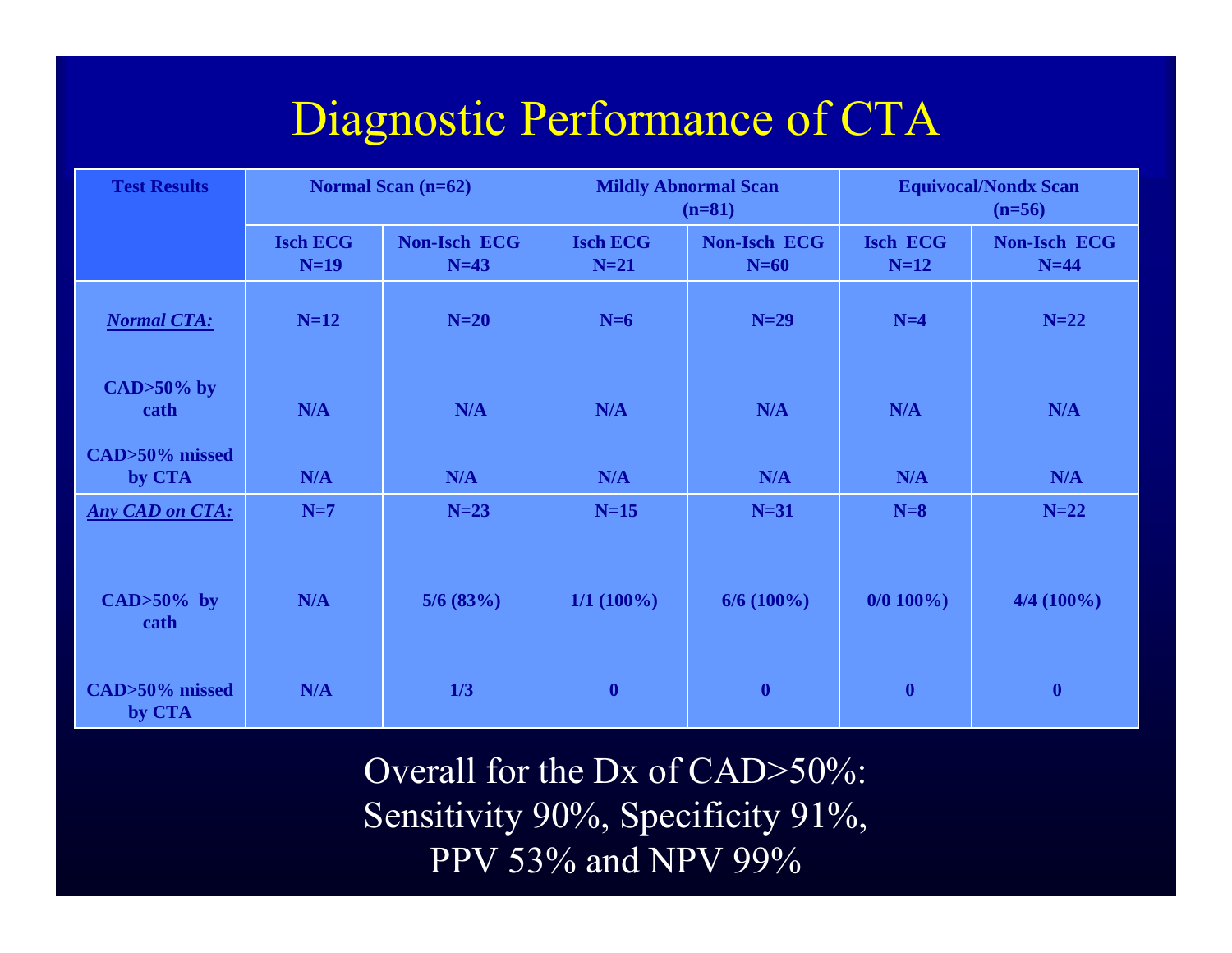### **Follow -Up Events (Death, MI or Revascularization) Up Events (Death, MI or Revascularization) Follow -Up Duration=1 year Up Duration=1 year**

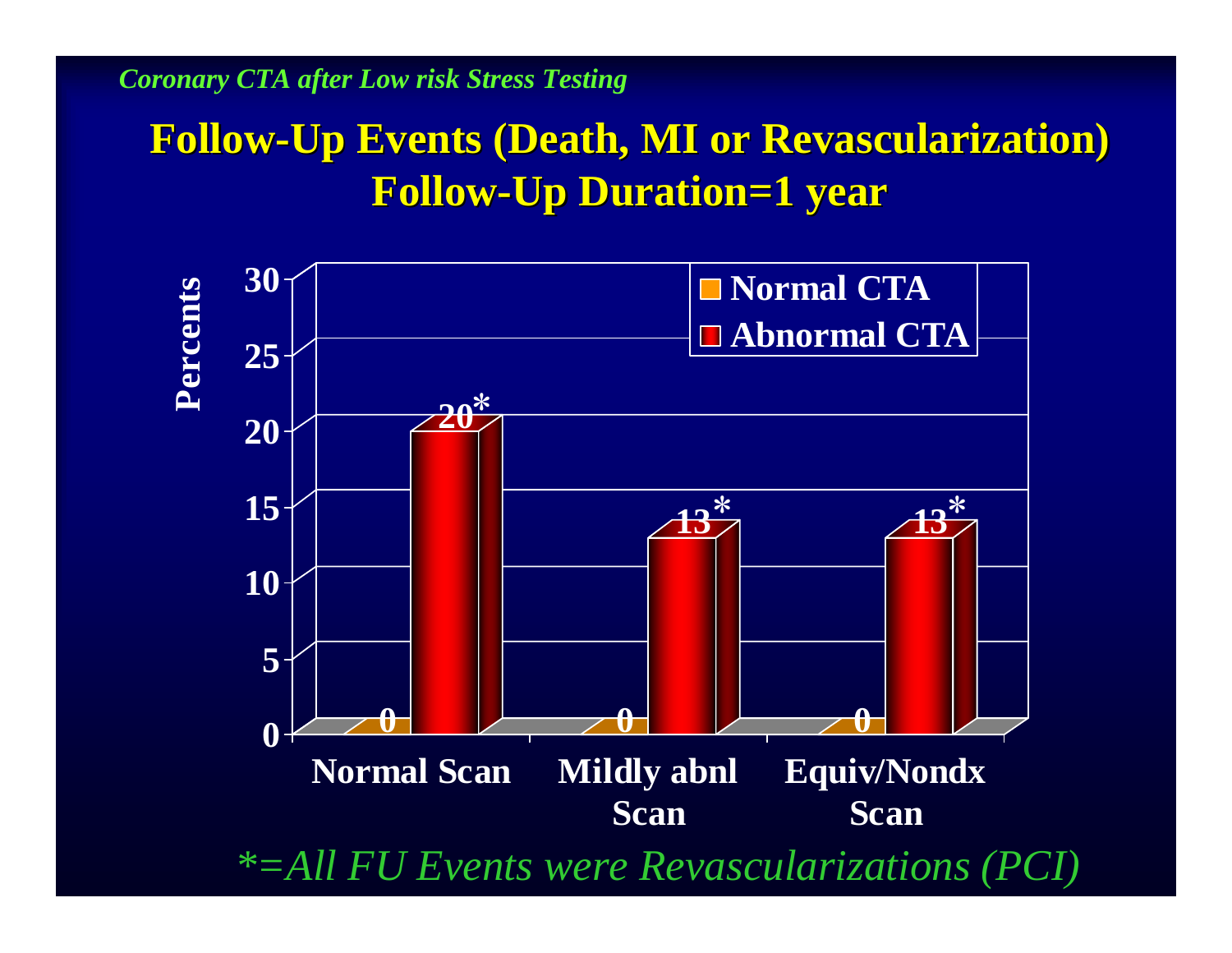### Clinical Example: CTA in Low-Risk MPI\*



\* The patient is a 49 yo M with hypertension, hyperlipidemia and family history of CAD, who had atypical angina and near-normal MPI (panel A). CCTA and invasive CA demonstrated obstructive disease in the LCX (panels B and C)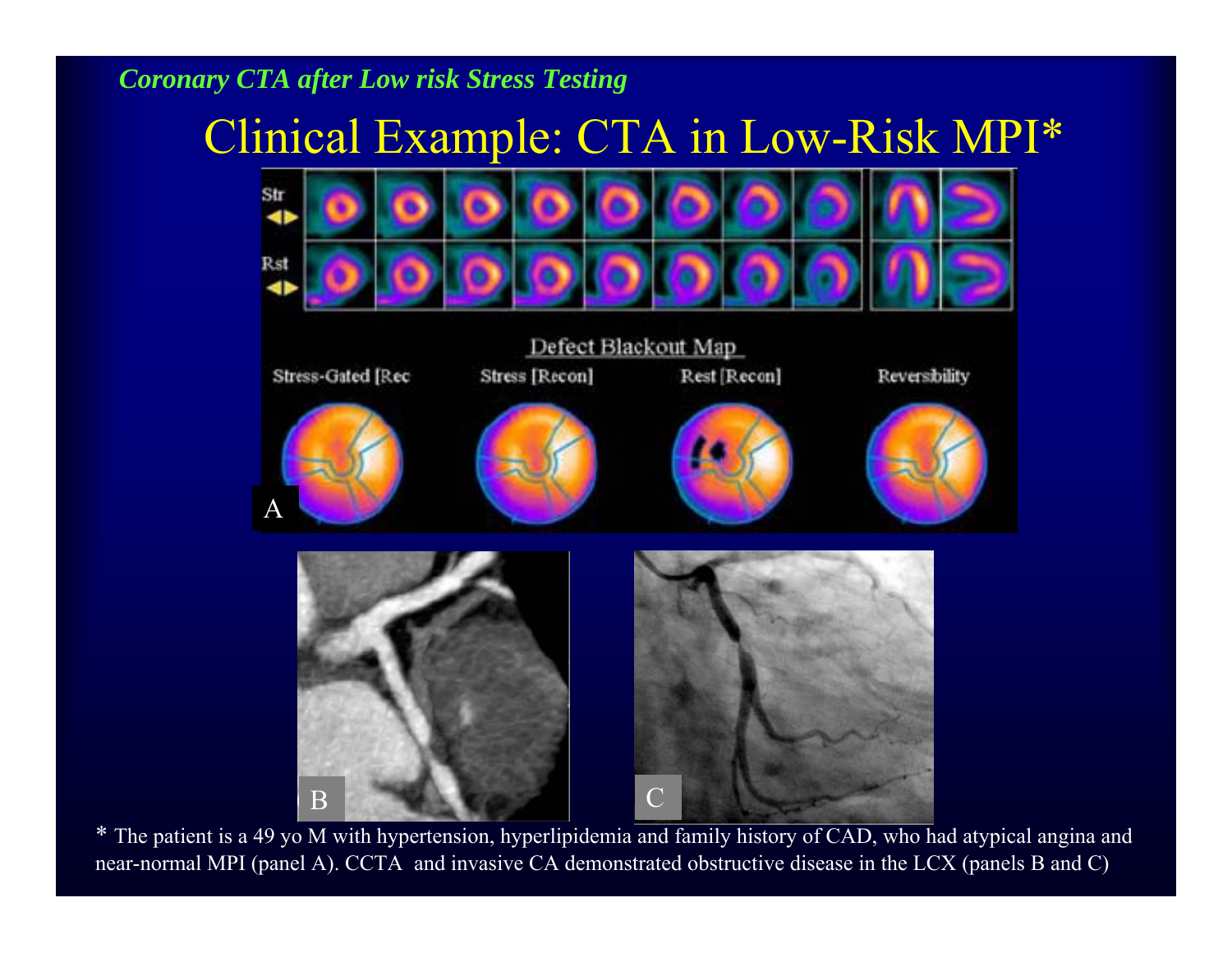### **Conclusions**

- In the population of patients with low-risk perfusion scans, CTA is an independent diagnostic and prognostic marker, effectively identifying patients with no significant CAD
- CTA appears to be an effective "gatekeeper" in the population of patients with suspected CAD and inconclusive previous clinical data and stress tests
- Patients with normal CTA after an abnormal or inconclusive perfusion test and /or abnormal stress ECG can be safely and effectively observed and treated noninvasively with excellent prognosis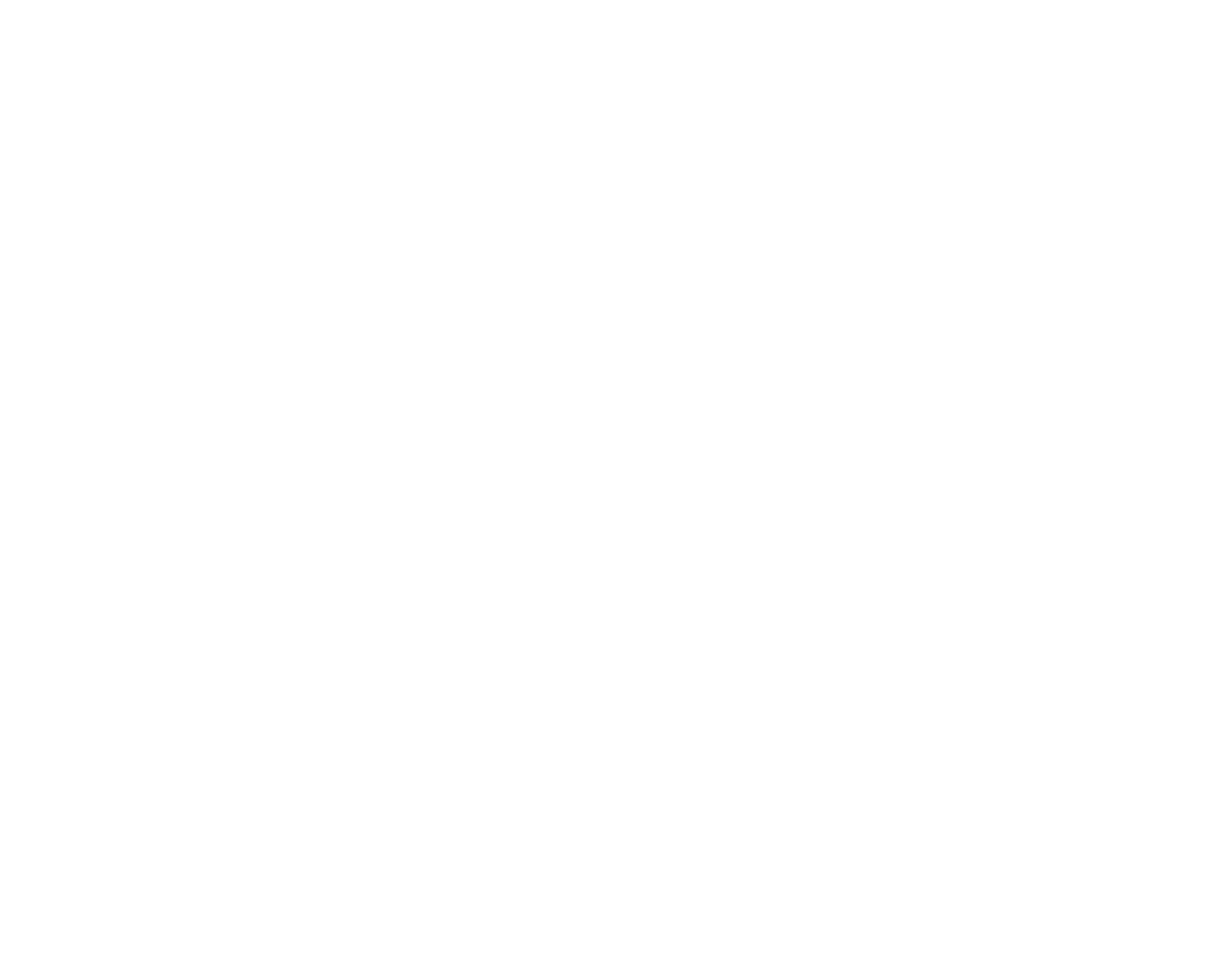

**Control/Tracking Number:** 09-A-60369-ACC **Activity:** ACC.09 Abstract **Current Date/Time:** 10/5/2008 6:49:57 PM

#### **Coronary Computed Tomographic Angiography Effectively Directs Healthcare Resource Utilization**

**Author Block:** Kavitha M. Chinnaiyan, Aiden Abidov, Michael J. Gallagher, James Stewart, Gilbert L. Raff, William Beaumont Hospital, Royal Oak, MI, William Beaumont Hospital, Troy, MI

#### *Abstract:*

**Background:** Coronary computed tomography angiography (CCTA) has high diagnostic accuracy when compared to invasive coronary angiography (CATH) for the diagnosis of coronary artery disease (CAD) but there are limited data on its clinical effectiveness.

**Methods:** All patients undergoing CCTA imaging at William Beaumont Hospitals Royal Oak and Troy, MI are enrolled in a prospective quality assurance registry, including demographics, coronary risk factors, test findings and 3 month follow-up for cardiac events and testing. **Results:** Between July 1, 2007 and Oct. 3, 2008 2,671 patients completed CCTA, data collection and 3 month follow-up. Among these, 2,089 (78.2%) patients had no reported CAD, whereas 582 (21.8%) cases reported prior CAD (see Table). In patients without prior CAD, EC visits were similar, but hospitalizations were markedly reduced if CCTA showed no obstructive lesions (7.0% vs. 38.6%) as were noninvasive tests (3.9% vs. 11.9%). CATH were similarly reduced (2.4% vs. 48.0%), as were coronary interventions (0.6% vs 19.8%) and coronary bypasses (0.2% vs. 6.7%); p values all < 0.001. Resource utilization in patients with prior CAD but no CCTA stenosis > 50% was similarly reduced with exception of stress tests.

**Conclusions:** CCTA reduces use of hospitalization, noninvasive and invasive procedures in lowrisk patients.

| Healthcare Resource Utilization 3 Mo After CCTA |                                 |                               |                  |  |  |
|-------------------------------------------------|---------------------------------|-------------------------------|------------------|--|--|
| Patients No Known CAD<br>$N = 2089$             | CT Sten <=50% N=1760<br>(84.3%) | CT Sten >50% N=327<br>(15.7%) | Р<br>Value       |  |  |
| Hospital stays                                  | 123 (7.0%)                      | 127 (38.6%)                   | <sub>0.001</sub> |  |  |
| Stress tests                                    | 68 (3.9%)                       | 39 (11.9%)                    | $ <$ 0.001       |  |  |
| Caths                                           | 42 (2.4%)                       | 158 (48.0%)                   | < 0.001          |  |  |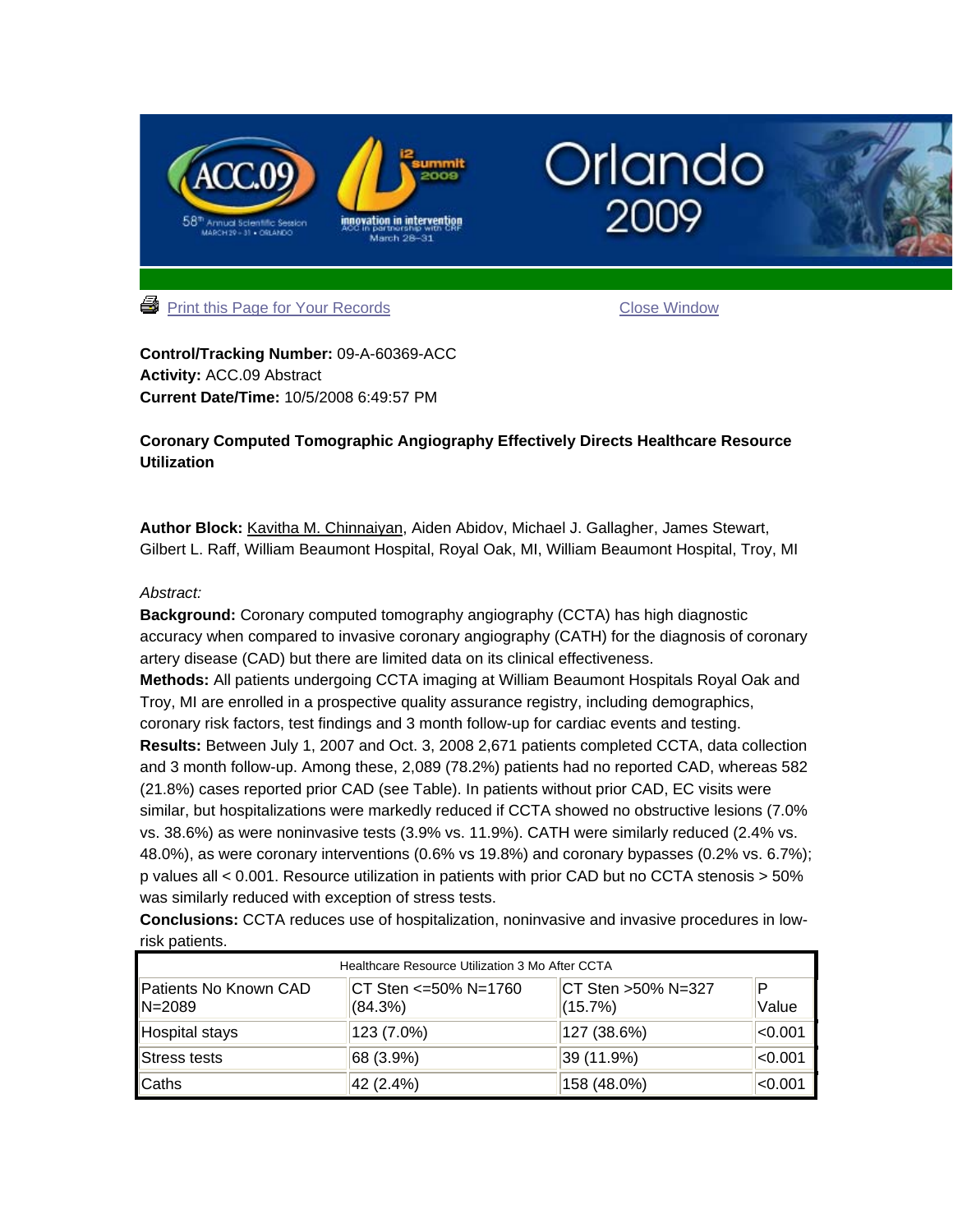| PCs                        | $ 10(0.6\%) $                    | 65 (19.8%)                  | $ <$ 0.001 |
|----------------------------|----------------------------------|-----------------------------|------------|
| <b>CABGs</b>               | $ 4(0.2\%)$                      | 22 (6.7%)                   | $ <$ 0.001 |
| Patients with Hx CAD N=582 | CT Sten <= 50% N= 308<br>(52.9%) | CT Sten >50% N=274<br>47.1% |            |
| <b>Caths</b>               | 27 (8.8%)                        | 78 (28.5%)                  | $ <$ 0.001 |
| PCs                        | 8(2.6%)                          | 38 (13.9%)                  | $ <$ 0.001 |
| <b>CABGs</b>               | 11 (3.6%)                        | 50 (18.2%)                  | $ <$ 0.001 |

*:*

**Category (Complete)**: CT Coronary Angiography **Keyword (Complete)**: CT Coronary Angiography ; Resource Utilization ; Noninvasive cardiology **Institution Information (Complete)**: **\*Responsible Institution 1:** : William Beaumont Hospital **\*City:** : Royal Oak **State:** Michigan **\*Country:** United States **Responsible Institution 2:** : William Beaumont Hospital **City:** : Troy **State:** Michigan

**Country:** United States

#### **Learning Objective (Complete)**:

 **\*Learning Objective 1:** : Define the impact of low risk findings by CCTA on use of hospitalization, testing and revascularization.

**Presentation Preference (Complete)**: Oral or Poster Presentation **Payment (Complete)**: Your credit card order has been processed on Sunday 5 October 2008 at 6:49 PM. **Status:** Complete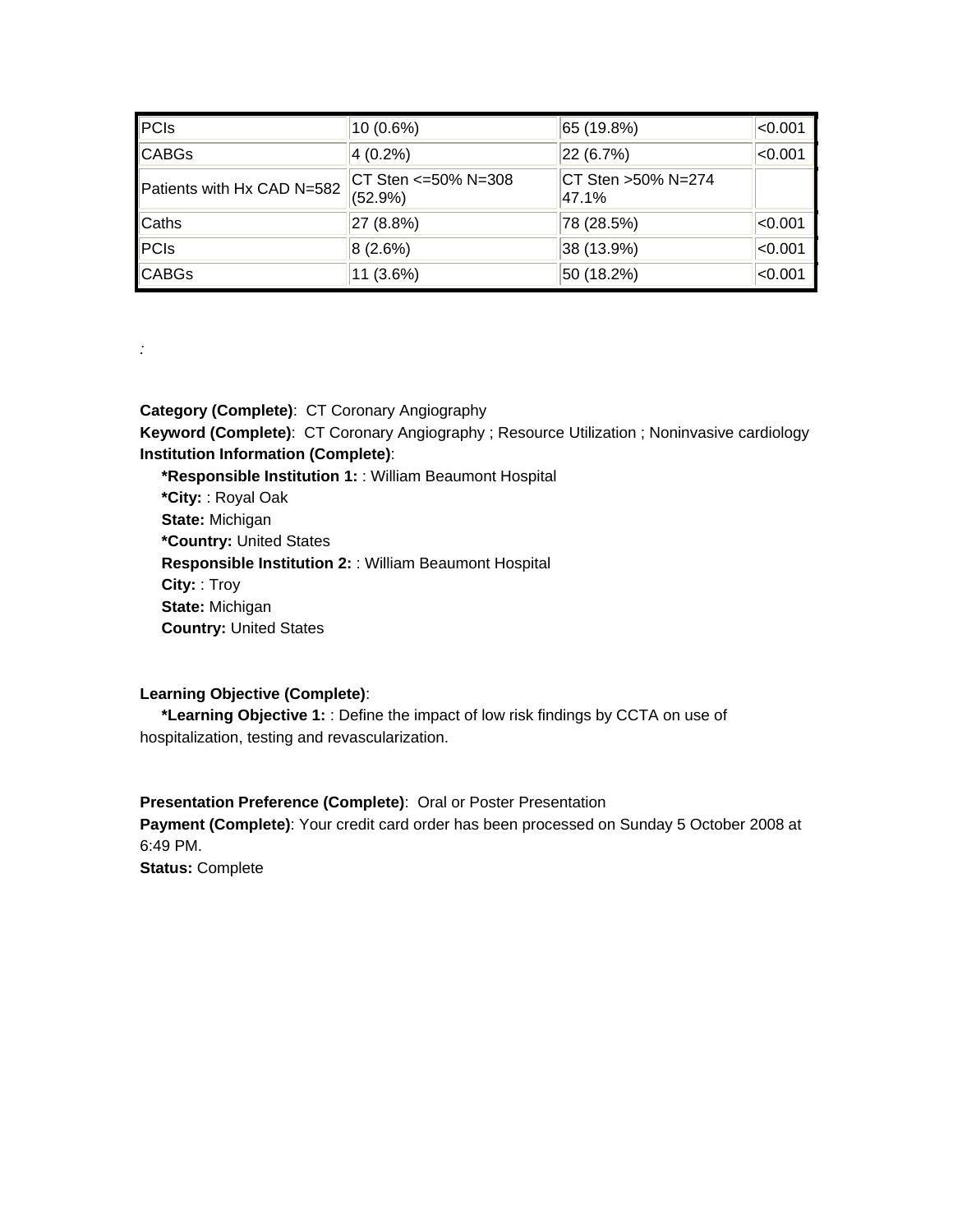March 27, 2009

Washington State Health Care Authority

RE: Health Technology Clinical Committee Findings and Coverage Decision: Coronary Computed Tomographic Angiography

To Whom it May Concern:

On behalf of the Society of Cardiovascular Computed Tomography (SCCT), the international professional society representing physicians, scientists and technologists advocating for research, education and clinical excellence in the use of cardiovascular computed tomography, I am writing to express our concerns regarding the findings of the Washington State Technology Assessment on coronary computed tomographic angiography (CCTA) for the detection of coronary artery disease (CAD).

The totality of evidence to date suggests that CCTA is a cost-effective approach for evaluation of low risk patients with acute chest pain in the emergency department (ED) as well as intermediate risk patients with stable chest pain in the outpatient settings.

The results of the Institute for Clinical and Economic Review (ICER) report indicate a favorable conclusion for the ED patients, but an uncertain conclusion for outpatients. In this regard, we are disappointed that the ICER report considered only a fraction of the available evidence to date. Specifically, the ICER report fails in its goals in the following respects:

- 1) The assumptions of costs for CCTA and other tests are questionable, thereby evoking erroneous conclusions of cost effectiveness.
- 2) The diagnostic performance characteristics of CCTA are erroenously deflated. "Nonevaluable" segments were considered "positive." This is not the standard of practice with clinical CCTA. One single non-evaluable segment does not uniformly provoke the downstream occurrence of invasive angiography; in fact, this is rarely the case.
- 3) The diagnostic performance characteristics of other tests (e.g., SPECT) are inflated, and are not in accordance with ACC/ASNC scientific and practice guidelines.
- 4) The current report does not account for the favorable benefits of primary prevention with medical therapy (e.g., statin medications and aspirin) of those diagnosed with CCTA. In light of the recent COURAGE trial, optimal medical therapy should be promoted as the first-line strategy for individuals with coronary artery disease.
- 5) Standards of care, as defined by the ICER report, do not reflect general clinical practice. Stress echocardiography, which was utilized as a prominent focus of the ICER report, is used at approximately 10% the rate of nuclear stress testing.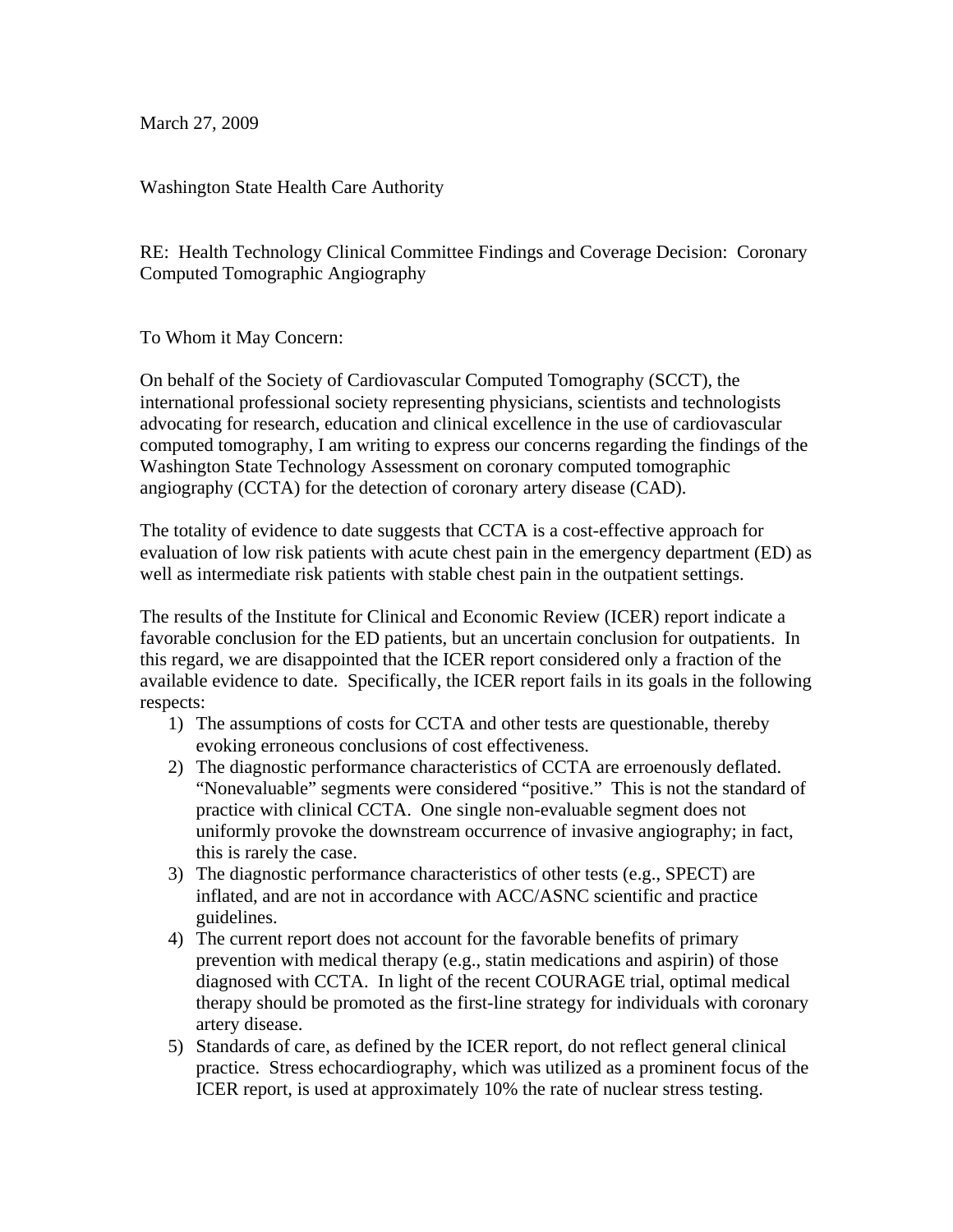The aforementioned limitations of the ICER report reflect egregiously erroneous assumptions and, in this regard, the conclusions of the ICER report—particularly as they relate to the stable outpatient setting—cannot be reliably accepted. We encourage the state of Washington to evaluate the totality of evidence of CCTA in the stable outpatient setting, where the level of evidence that has been thus far accumulated exceeds the level of evidence to justify its worth in the evaluation of symptomatic patients with suspected coronary artery disease.

Thank you for the opportunity to provide these public comments.

Sincerely,

Daniel Berman, MD President Society of Cardiovascular Computed Tomography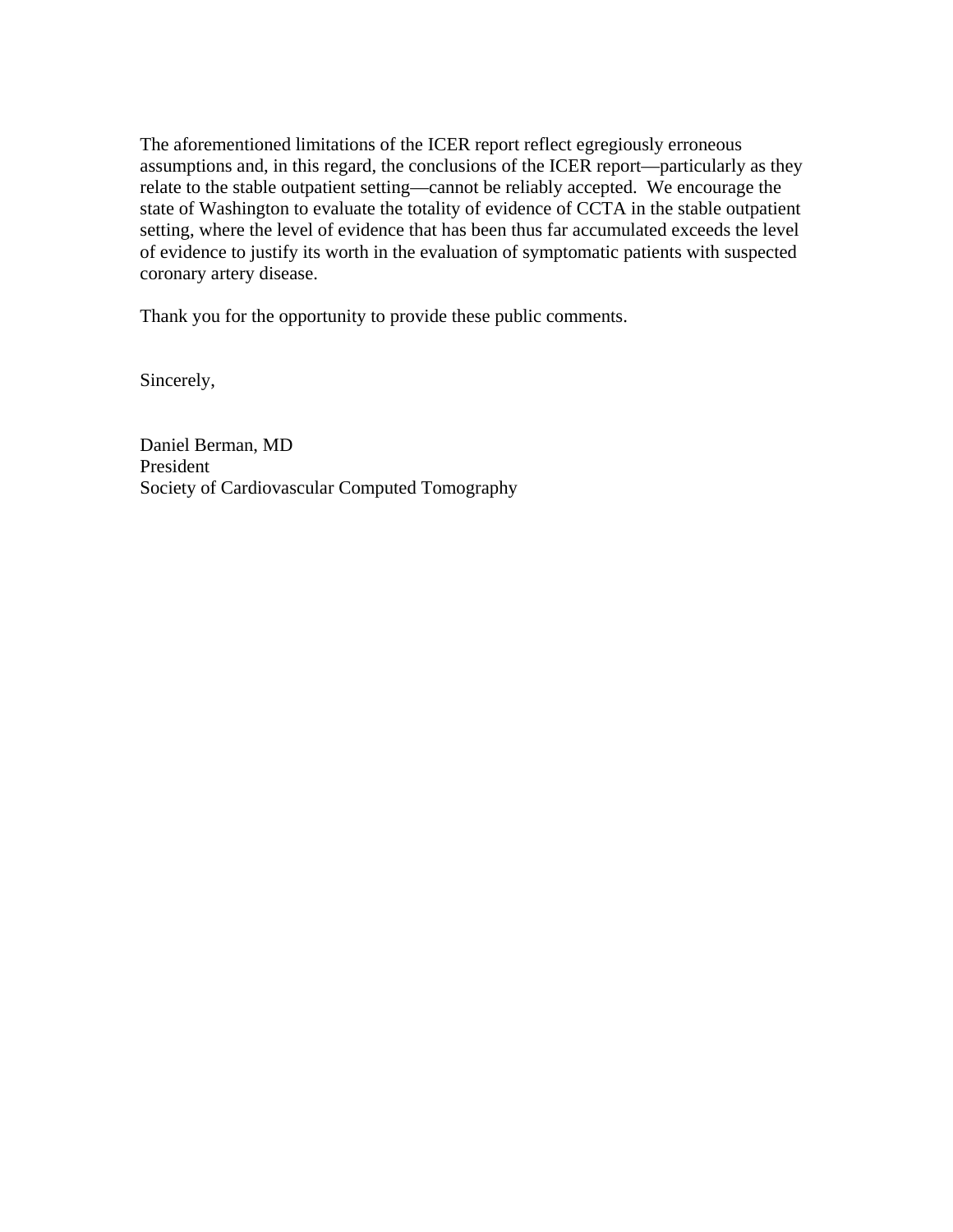

### VIA ELECTRONIC MAIL

March 27, 2009

Mr. Steve Hill Administrator, Washington State Health Care Authority Health Technology Assessment Program P.O. Box 42712 Olympia, WA 98504-2712

### **RE: Computed Tomographic Angiography (CTA for Cardiac Care)**

Dear Administrator Hill,

The Medical Imaging and Technology Alliance (MITA) is pleased to submit comments regarding the coverage of Computed Tomographic Angiography (CTA) to the Washington State Health Technology Assessment Program (SHTAP). As the leading trade association representing companies whose sales comprise over ninety percent of the global market for medical imaging, we are pleased that SHTAP acknowledges that CTA is an integral part of a patient's clinical management plan, which provides a less invasive measure for visualizing blood flow in the diagnosis of coronary artery disease (CAD) and the SHTAP should adopt a policy that will allow intervention in CAD by clinicians.

MITA respects the importance and necessity of implementing a sound, reasonable coverage analysis of CTA MITA believes that while there are many positive aspects in the coverage decision on CTA, MITA would like to specifically comment on a few aspects of the coverage decision and request that the SHTAP reconsider its proposed final decision on CTA.

- Specifically, MITA believes that restricting coverage for CTA to only a hospital setting could have the adverse effect of denying access to the improved precision in disease detection and treatment decisions related to this imaging service, which provides exceptionally precise imaging of the heart.
- MITA believes that randomized control trials (RCT) are inappropriate to make a coverage decision on a diagnostic device and using only comparative RCT to determine the evidence for coverage of a diagnostic test will set an unreasonable standard for future coverage decisions by the SHTAP.
- Finally, we believe that the comment period on the draft recommendation was too short and did not allow sufficient time for meaningful public input. The SHTAP should consider adopting a minimum one month comment period that would permit stakeholders to make thoughtful comments and assist the SHTAP in their task.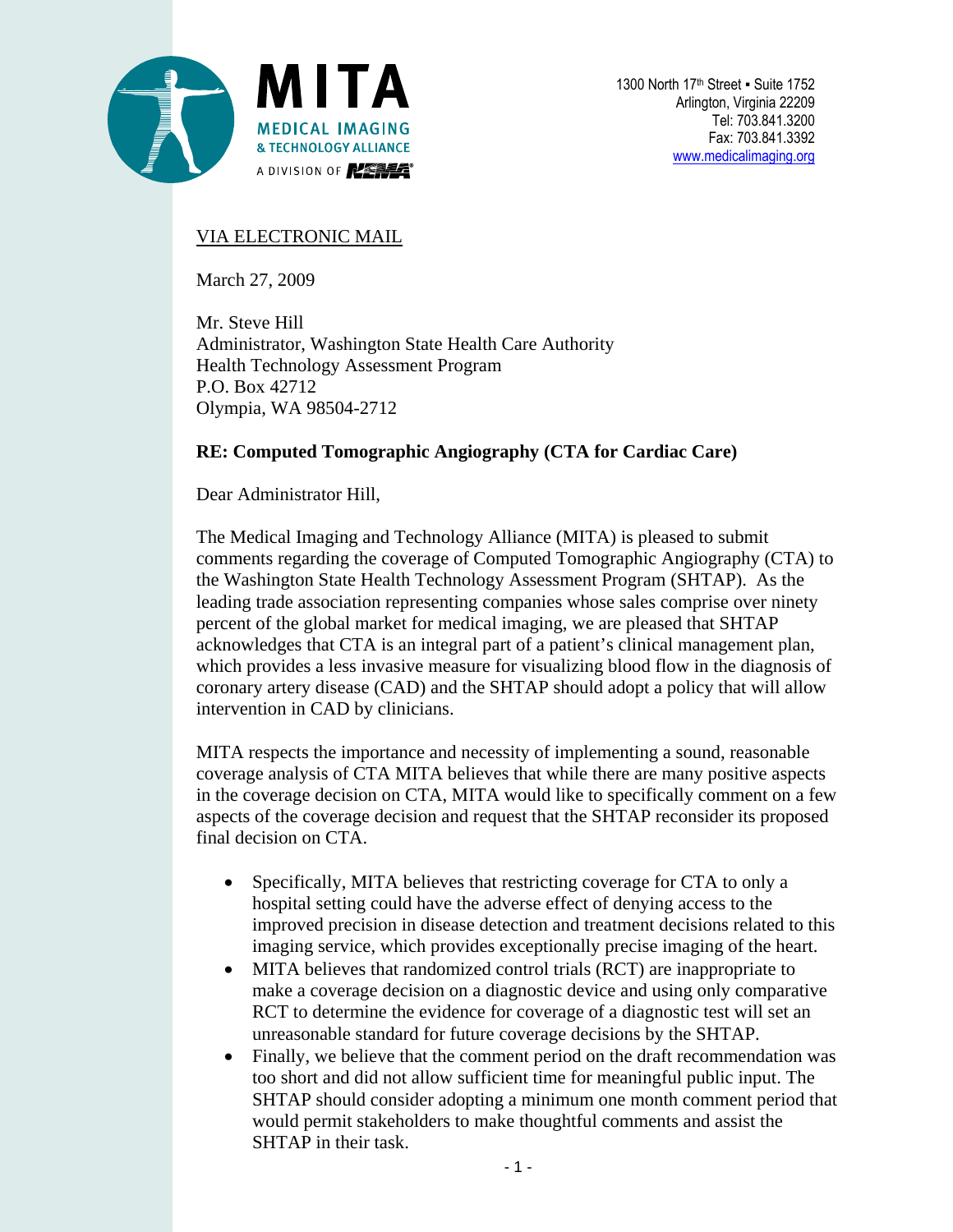Therefore, MITA recommends that SHTAP amend the CTA coverage decision to also permit outpatient CTA to investigate low to intermediate rick patients to diagnose acute chest pain as well as emergency room and hospital based coverage.

#### Access to Outpatient CTA

While the general value of CTA is not debated, the SHTAP choose not to accept outpatient literature when making the final determination in the CTA coverage decision. The Committee commented in the Final Coverage decision that there is "not sufficient, reliable evidence developed to make a determination for other coronary CTA uses, including the outpatient setting" and further stated that "additionally, certification of machines and readers was also discussed; hospitals require JAHCO accreditation and thus have some standards." In its report to the SHTAP, the Institute for Clinical and Economic Review (ICER) included 34 relevant peer-reviewed articles examining the value of CTA in an outpatient setting and demonstrating the value of diagnosing CAD on the outset and early intervention of the disease. Furthermore, appropriateness criteria created by the American College of Radiology (ACR), American College of Cardiology Foundation (ACC) and the American Heart Association (AHA) cited in the evidence review includes outpatient settings for the investigation of CAD as an appropriate and cost effective method of diagnosis. Furthermore, ACR and the Intersocietal Accreditation Commission (IAC) have accreditation requirements for CT equipment that apply outside of the hospital setting. Therefore, well-established accreditation requirements for the CT equipment used to perform CTA in the outpatient setting could be used to ensure the quality of machines and readers beyond just the hospital.

MITA believes that the literature shows that access to CTA in multiple settings beyond the hospital will allow early intervention in CAD and prevent more invasive, potentially dangerous tests at a later point. The final coverage decision should be amended to include outpatient CTA, as well as emergency and hospital-based coverage. CTA should be performed wherever the technology is available by qualified, trained personnel in accredited facilities in accordance with the strenuous practice guidelines developed by ACR, ACC and AHA and not limit CTA to a particular location. Additionally, the goal of SHTAP is to "ensure medical treatments and services paid for with state health care dollars are safe and proven to work" but choosing not to include outpatient literature in the final coverage determination seems to add requirements to the technology assessment process outside the original scope of the program. The SHTAP should confine its activities to the evaluation of specific services rather settings. MITA believes that limiting coverage to only a hospital setting would restrict access to this important tool in detecting and treating CAD.

#### Use of Randomized Controlled Trials is Inappropriate for Diagnostic Interventions

One of the reasons cited by the SHTAP for limiting CTA usage to the hospital is the lack of a randomized controlled trial (RCT) for the outpatient setting, other than the emergency room. MITA believes that requiring RCTs to evaluate diagnostic tests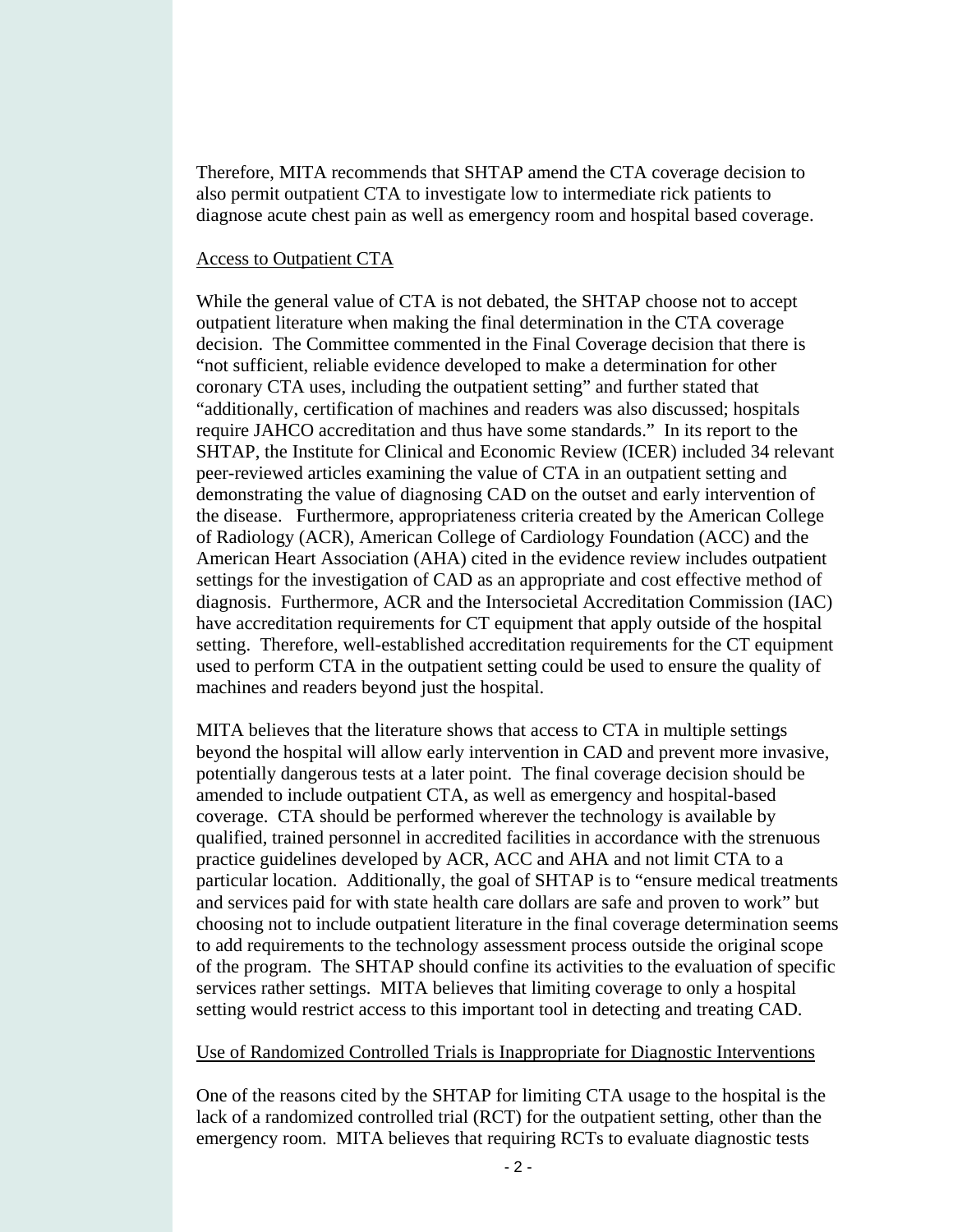does a disservice to the patient and is unnecessarily prohibitive. RCTs are the gold standard for the study of the clinical effectiveness of therapeutic interventions but are less appropriate for comparative studies of diagnostic effectiveness. Methods for comparing the effectiveness of therapeutic treatments correctly use patient outcomes (e.g., mortality, morbidity, quality of life) as the endpoint. Diagnostics, on the other hand, provide information that is used to determine the most effective treatment for the patient. Once an innovative diagnostic devices has been shown to provide a more accurate diagnosis through the use of new, less-invasive method, the value of the device is assessed by examining its effect on subsequent treatment, not patient outcomes. Consequently, evaluation of diagnostics must use changes in medical decisions (e.g., surgery vs. medical therapy), as the endpoint. An RCT using traditional patient outcome endpoints would not capture the full benefit of a new diagnostic test and would not show improvement upon the already high level of diagnostic sensitivity provided by CTA. The SHTAP should consider data presented by ICER that shows the clinical effectiveness in an outpatient setting for CTA, not exclude a treatment location based on RCT data and refrain from using RCT data for diagnostic devices in the future.

#### Concerns with the Comment Period

Finally, MITA would like to comment on the process that the SHTAP is using to make the final coverage determination. While MITA applauds the openness that SHTAP has shown during the coverage process. MITA is concerned that a small breach of the procedure, when the SHTAP conditionally approved the CTA decision during the public meeting teleconference on March  $20<sup>th</sup>$  before the close of the comment period, could taint the process. We can understand that this may lead the Committee to presume that the CTA standards are unopposed, but it is still necessary for the Committee to withhold any form of approval of the standards until after the comment period has closed so to ensure the integrity of the process.

Also, MITA believes that a two week comment period is insufficient for many stakeholders to prepare thoughtful comments to help guide the SHTAP to make reasonable coverage decisions for the people of Washington. SHTAP should consider adopting a one month comment period that would permit stakeholders to make thoughtful comments and assist the SHTAP in their task in the future.

#### **Conclusion**

Cardiac CTA is a proven and well researched non-invasive diagnostic tool to provide precise and comprehensive anatomic information about the heart and as such offers extraordinary promise for revolutionizing cardiac care. The rapidly increasing scientific literature is quite positive about its impact in removing physician (educated) guess work in diagnosing the correct and precise sources, among many possibilities, of heart ailments. Given the power of this diagnostic tool, restricting coverage for CTA to only a hospital setting would have the adverse effect of denying access to the improved precision in disease detection and treatment decisions related to this imaging service, which provides exceptionally precise imaging of the heart. Also,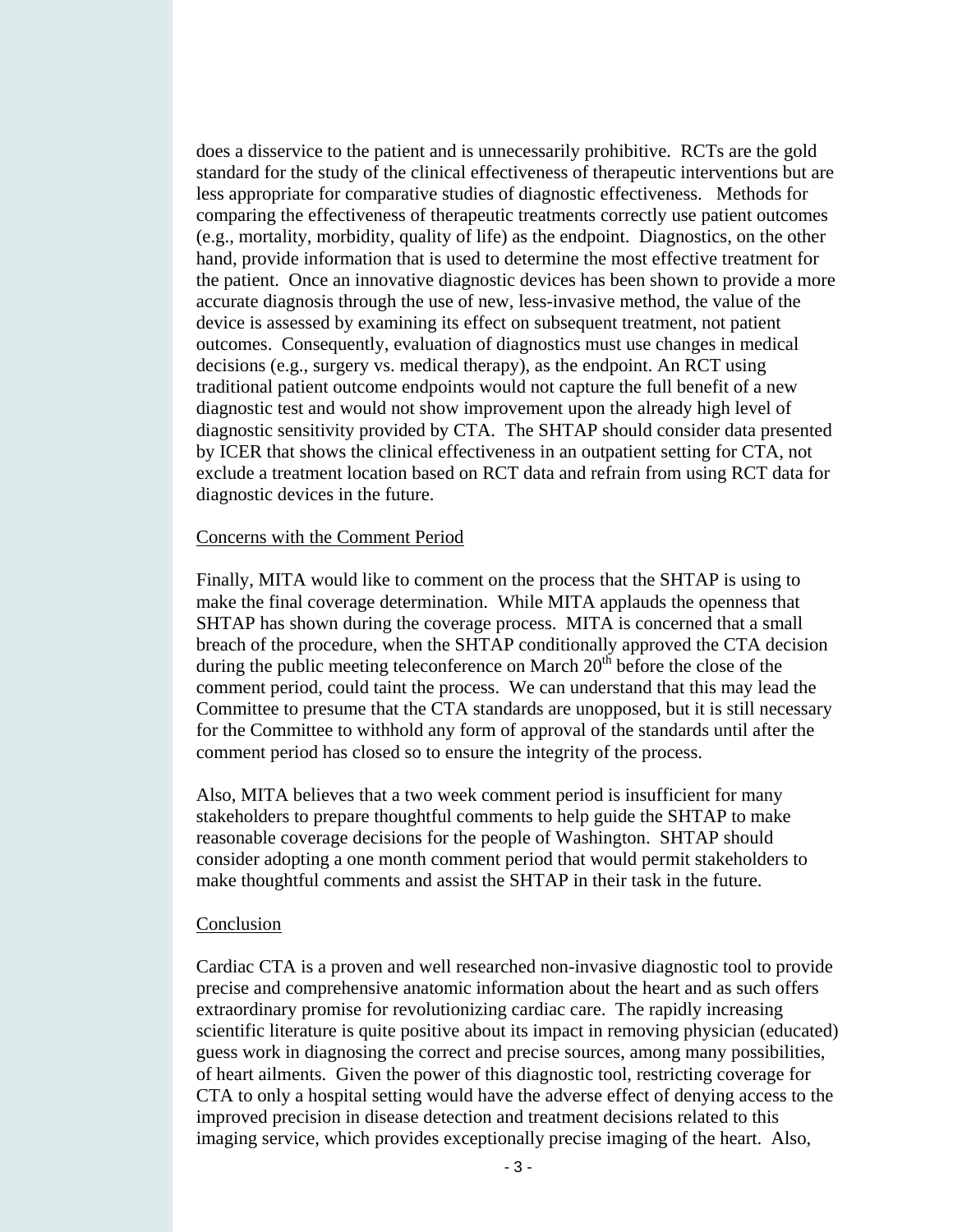using RCTs as a determining factor for coverage will set an unreasonable standard for future coverage decisions for diagnostic services being examined by the SHTAP. Finally, we believe that the comment period on the draft recommendation was too short and that the SHTAP should consider adopting a more open and sound comment period that would permit stakeholders to make thoughtful comments and assist the SHTAP in their task. Therefore, MITA recommends that SHTAP not adopt the CTA coverage decision and revisit the decision in order to include outpatient settings in the coverage decision as well as emergency room and hospital based coverage.

If you have any questions or would like to discuss these matters further, please contact me at 703-841-3250 or via email at breuwer@medicalimaging.org .

Thank you for consideration of these comments.

Sincerely,

Brian R. Reuwer Director, Health Policy and State Government Relations MITA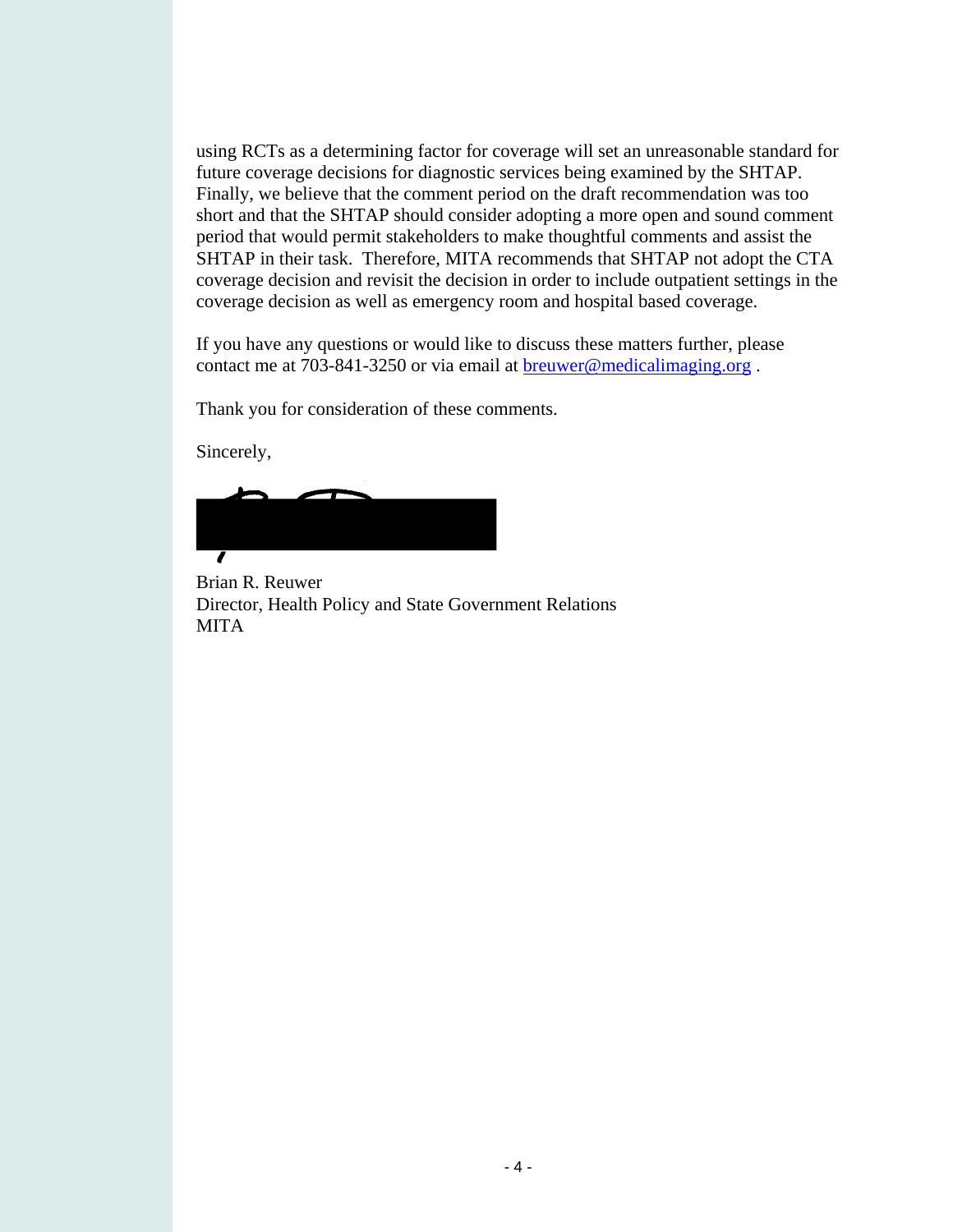We would like to provide some comments on the Findings and Coverage Decision for Coronary Computed Tomographic Angiography (CCTA), which was discussed on March 20, 2009.

We agree with your findings that CCTA has a lower rate of false negatives than stress ECHO and SPECT and a lower rate of false positives than SPECT. We also agree that the evidence supports the fact that it has practical value in the emergency department setting for making prognostic decisions on patients with chest pain. We commend you on a strong review of the scientific evidence to date.

However, we see administrative issues with how to identify some aspects of the CCTA services, and raise concern that a failure to address these administrative issues is likely to leave us with a brilliant evidence based strategy, that has serious implementation flaws. For example:

- o One of your Limitations of Coverage states that the CT machines need to be "64 slice or better capability". Is there a practical way to administer this capability based upon information on a claim form? In the absence of such, would it provide net benefit or net harm if a payer cannot differentiate between scanners with lower from higher resolution?
- o Another Limitation of Coverage states that this service is covered for "patients with low to intermediate risk of coronary artery disease". Is there a standard mechanism by which low to intermediate risk patients can easily be distinguished on a claim or clinical record? Are there accepted guidelines and documentation standards to distinguish what patients/ scenarios which would clearly not be low to intermediate risk of coronary artery disease, (such as previous diagnosis of coronary artery disease)?

We have wrestled with these issues relative to this technology. The technology obviously has great promise, but appears to be limited by a lack of an agreed upon administrative framework, to allow its effective (and selective) utilization to those who would most benefit from it.

Given these unresolved concerns, broader questions about whether the technology as a whole should be adopted and covered by third party payers are pertinent to the consideration of this technology. We are concerned that an evidence based review that fails to address the entire picture of what is required to produce net benefit to the health of our society comes up short of the higher purpose we are all working toward.

Thomas E. Paulson, MD, MBA

Medical Director for Care Management

Premera Blue Cross

[Thomas.Paulson@Premera.com](mailto:Thomas.Paulson@Premera.com)

Submitted by:

Susan Loewus, RN, MHA, CPHQ

Medical Services Administrator – Medical Policy

Premera Blue Cross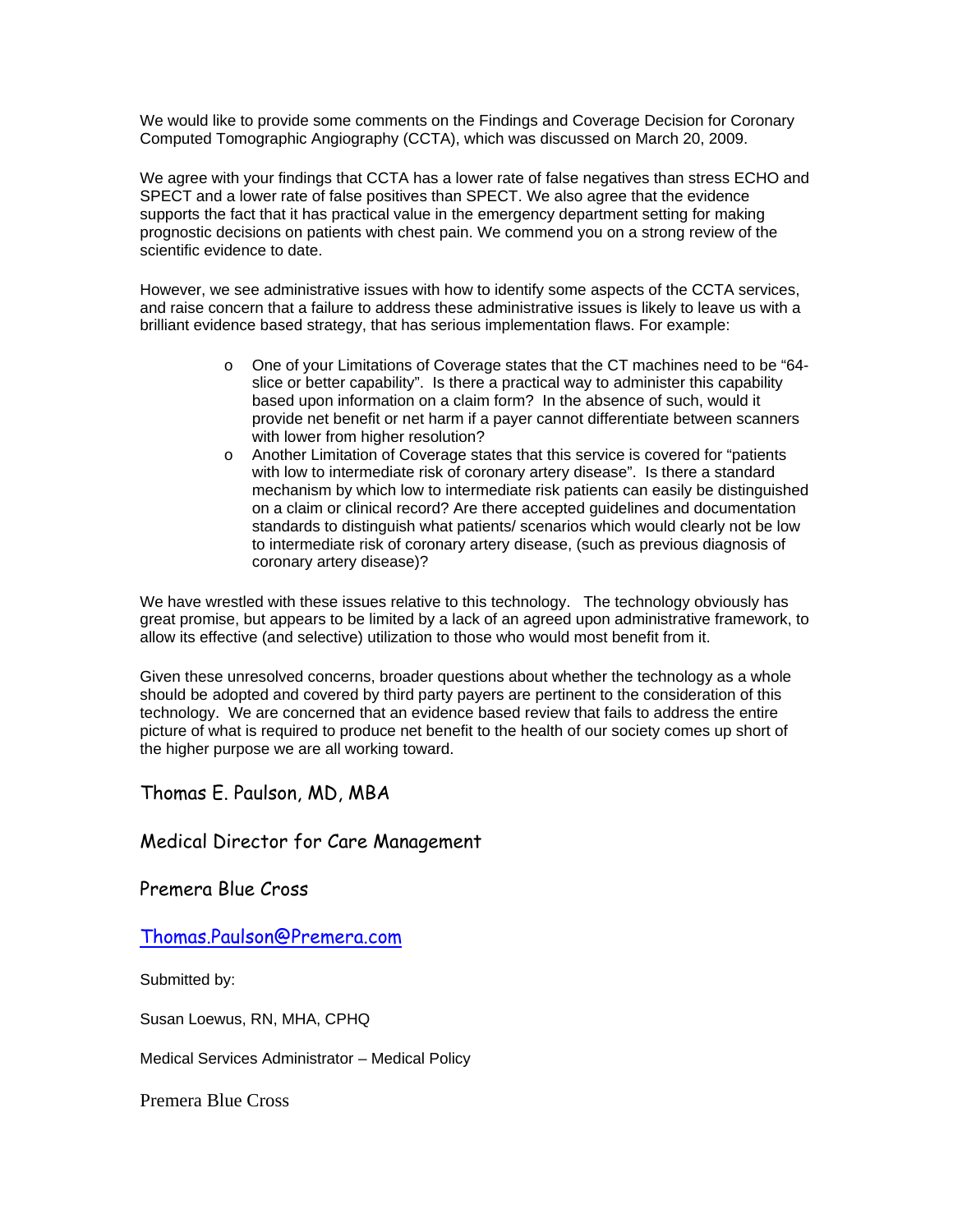Thanks for calling my attention to this topic.

It looks like the committee has done a thoughtful and careful review of the current data on CCTA. I think the limitation with current data remains the lack of outcomes data, even in the emergency department seting of acute chest pain, there are no studies showing benefit to patients of using CCTA compared to conventional diagnostic strategy. The one RCT (Goldstein) that is cited is small, short term (6 months) and there were zero clinical events in either group, it was a very low risk population. There was a much higher rate of angiography in the CCTA group in that RCT, which is also commonly seen in practice with CCTA, a lot more low risk people are referred on for invasive coronary angiography. Thus, I do not think there is an evidence base at this time to support coverage in an ED setting, outcomes data is needed. Clinical trials to address this question are currently underway and more are planned. I don't think costeffectiveness will be known until we know more about how the test is used, the number of incidental findings and additional testing, both related to the incidental findings and to the indeterminate and positive and false positive findings on CCTA, and the radiation risks.

I hope these comments are helpful.

RITA F. REDBERG, M.D., M.Sc., F.A.C.C., F.A.H.A. UCSF School of Medicine Editor, Archives of Internal Medicine Professor of Medicine 505 Parnassus Ave., Suite M‐1180 San Francisco, California 94143‐0124 E‐MAIL: redberg@medicine.ucsf.edu PHONE: 415‐476‐6874 ASS'T: 415 502 8960, FAX 415 502 7949 FAX: 415‐353 9190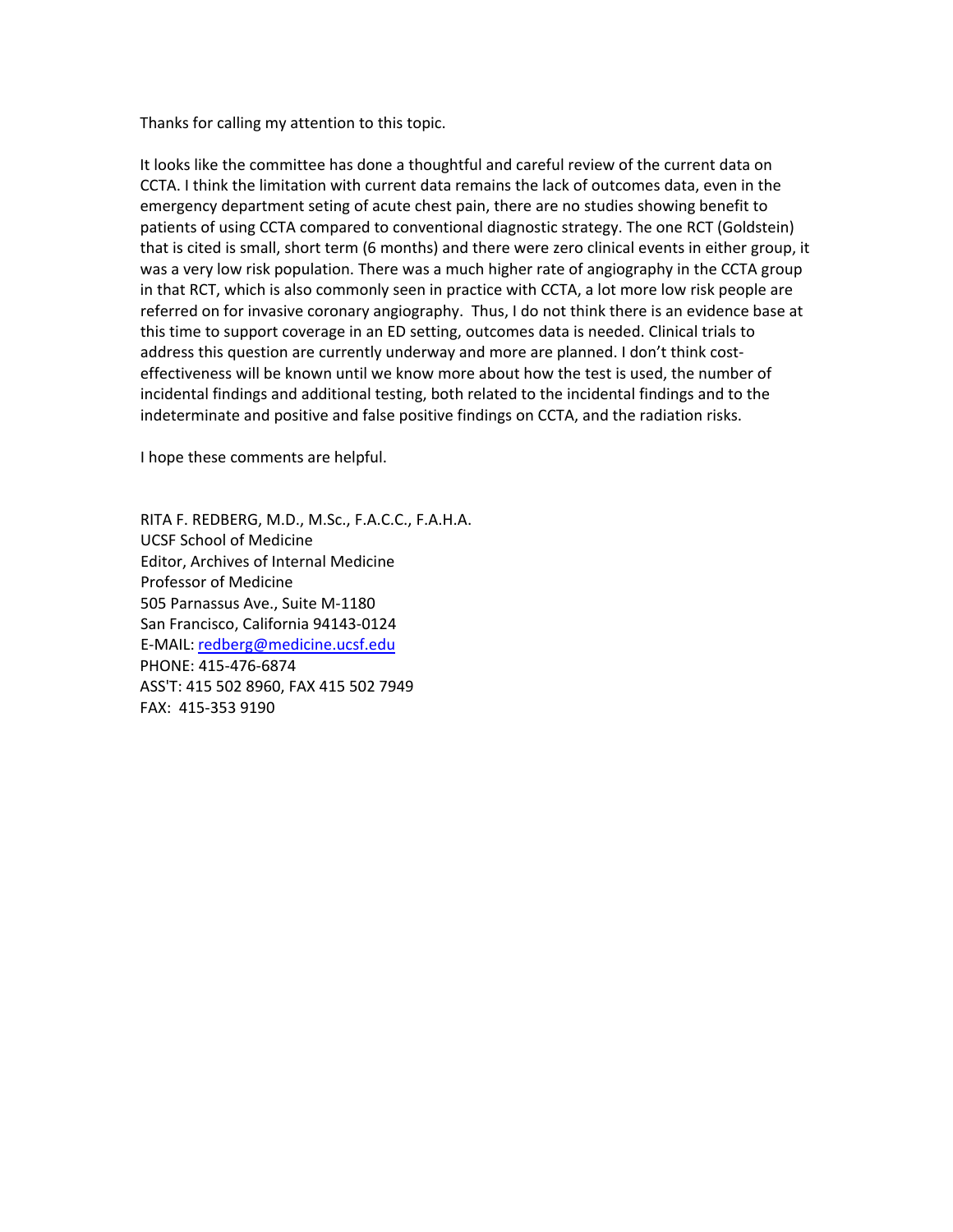### **\*D\*R\*A\*F\*T\* Updated April 6, 2009 HTCC MINUTES**

**Members Present:** Brian Budenholzer; Michelle Simon; Michael Souter; Louise Kaplan; Richard Phillips and Michael Myint.

**Members Absent:** C. Craige Blackmore; Carson Odegard and Jay Klarnett.

### **HTCC FORMAL ACTION**

- 1. **Call to Order**: Dr. Budenholzer, Chair, called the meeting to order at 3:07 p.m. Sufficient members were present to constitute a quorum.
- 2. **November 14, 2008 Minutes:** Chair referred members to the draft minutes and called for a motion and discussion.
	- ¾ *Outcome:* The committee unanimously approved the November 14, 2008 minutes.
- 3. **Artificial Disc Replacement Findings and Decision:** Chair referred members to the updated draft findings and decision and called for a motion and discussion.
	- ¾ *Outcome:* The committee unanimously approved the Artificial Disc Replacement updated findings and decision document.
- 4. **Computed Tomographic Angiography Findings and Decision:** Chair referred members to the draft findings and decision and called for a motion and discussion.
	- ¾ *Outcome:* The committee unanimously approved the Computed Tomographic Angiography findings and decision document with a condition. Approval is subject to a review by the Chair of any additional comments received through March 27th.
	- $\triangleright$  If editorial changes are needed the Chair will update and finalize the document. If comments raise the need for full committee review or major changes are needed, the document and comments will be reviewed by the committee at the next public meeting.
- 5. **Upright MRI Re-Review Request:** Chair referred members to a request to re-review Upright MRI, heard requestor's testimony, and called for a motion and discussion.
	- ¾ *Outcome:* The committee unanimously agreed that new evidence was not sufficient to necessitate a re-review of the Upright MRI in the 2009 round.
- 6. **Retreat Feedback:** The Chair summarized feedback from committee members received at retreat and proposed changes to the discretionary meeting operations and structure in order to gather comments from the committee members before finalizing his decision.
	- ¾ *Outcome:* Clinical Expert Pilot having a clinical expert at the next two clinical committee public meetings.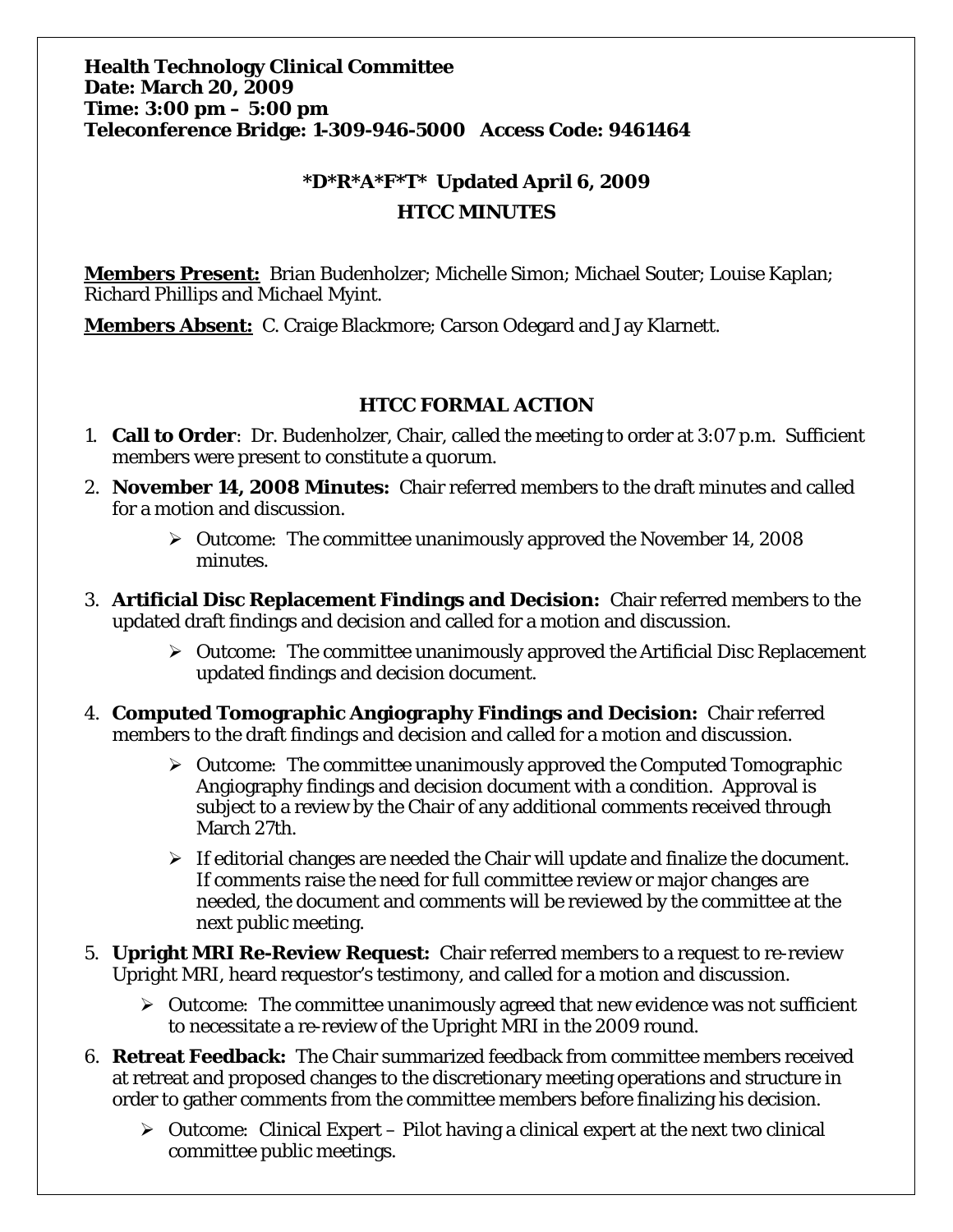- ¾ *Outcome:* Public Comment Continue three minutes for those individuals who show up the day of and streamline stakeholder comments to five minutes each within overall 45 minute time frame. The Chair will work with HTA staff to update the public comment guide.
- ¾ *Outcome:* Receipt of Materials at Meeting Committee should receive all meeting materials one week prior to the public meeting. And all publicly submitted materials need to be submitted to the vendor to be integrated into the technology assessment evidence report. The committee Chair directed HTA staff to update the public comment and meeting guide to indicate this.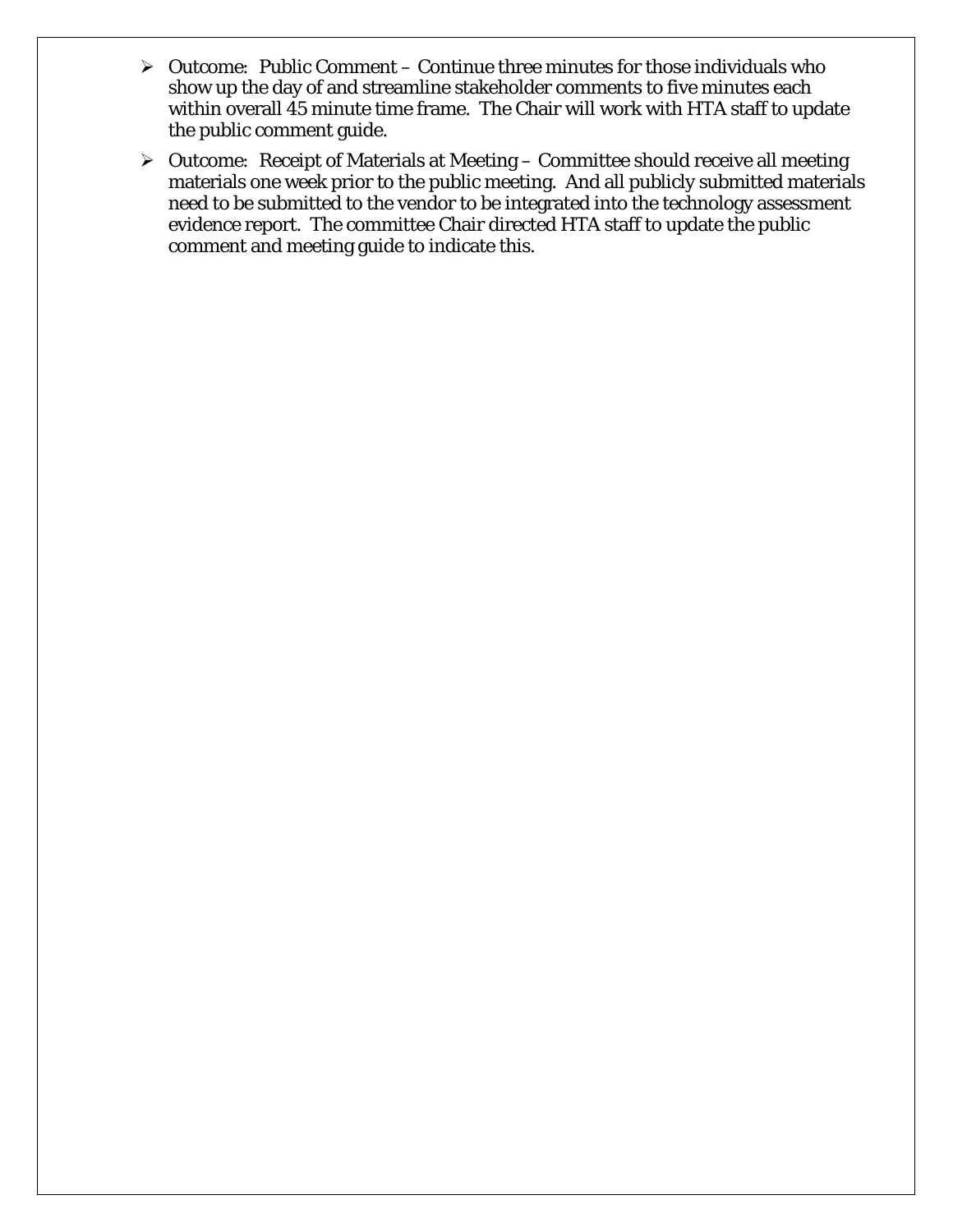### **SUMMARY OF HTCC MEETING TOPICS, PRESENTATION, AND DISCUSSION**

### **Agenda Item: Welcome & Opening Remarks**

The Health Technology Clinical Committee (HTCC) met on March 20, 2009. The primary topics for discussion include:

- $\checkmark$  Review and adoption of the November 14, 2008 public meeting minutes.
- $\checkmark$  Review and adoption of the Artificial Disc Replacement Findings & Decision.
- $\checkmark$  Review and adoption of the Computed Tomographic Angiography Findings & Decision.
- $\checkmark$  Discussion regarding the Upright MRI Re-review request.
- $\checkmark$  Retreat discussion and feedback.

### **Agenda Item: November 2008 Meeting Minutes**

Dr. Brian Budenholzer, Committee Chair, presented the draft minutes from the November 2008 meeting. The minutes were drafted by HTA staff and circulated to committee members for comments. No committee comments were received. Chair referred members to the November minutes and called for further discussion, or a motion to approve.

- $\checkmark$  Motion and second to approve minutes made. No further discussion
- $\checkmark$  Minutes were unanimously approved

### **Agenda Item: Artificial Disc Replacement Findings & Decision**

Chair referred committee members to the updated draft findings and decision for artificial disc replacement. Staff (HTA director) reviewed the updated draft Findings & Decision for Artificial Disc Replacement: the document was drafted by HTA staff; circulated to committee members and posted for public comments on December 12th, 2008 for a three week public comment period ending January 2nd, 2009. No committee comments received, 1 agency comment, 1 industry comment and 1 association comment were received by the program. Primary comments were to separate Cervical and Lumbar ADR and remove access to structured intensive multidisciplinary program from conditions for Cervical ADR because it wasn't included in the Cervical ADR discussion by committee at the public meeting. HTA Staff consulted with chair and updated draft to reflect public comments consistent with record and clarity. Chair, referred members to the draft Findings & Decision for Artificial Disc Replacement, and called for further discussion, or a motion to approve.

- $\checkmark$  Motion and second to approve document made. Discussion ensued
- $\checkmark$  Artificial Disc Replacement Findings & Decision were unanimously approved

### **Agenda Item: Cardiac Computed Tomographic Angiography Findings & Decision**

Chair referred committee members to the draft findings for Computed Tomographic Angiography. Staff reviewed the draft Findings & Decision for CCTA: the document was drafted by HTA staff; circulated to committee members and posted for public comments on March 13th, 2009 for a two week comment period ending March 27<sup>th</sup>, 2009. No committee comments were received. Staff also conducted additional outreach efforts to individuals who commented at the November public meeting and during the draft evidence report public comment period. No public comments received. Staff noted that the public comment period ends after the meeting date, and normally would occur prior to meeting.

Dr. Budenholzer proposed a conditional approval of the draft Findings & Decision, pending the completion of the full public comment period. Chair would review any public comments received after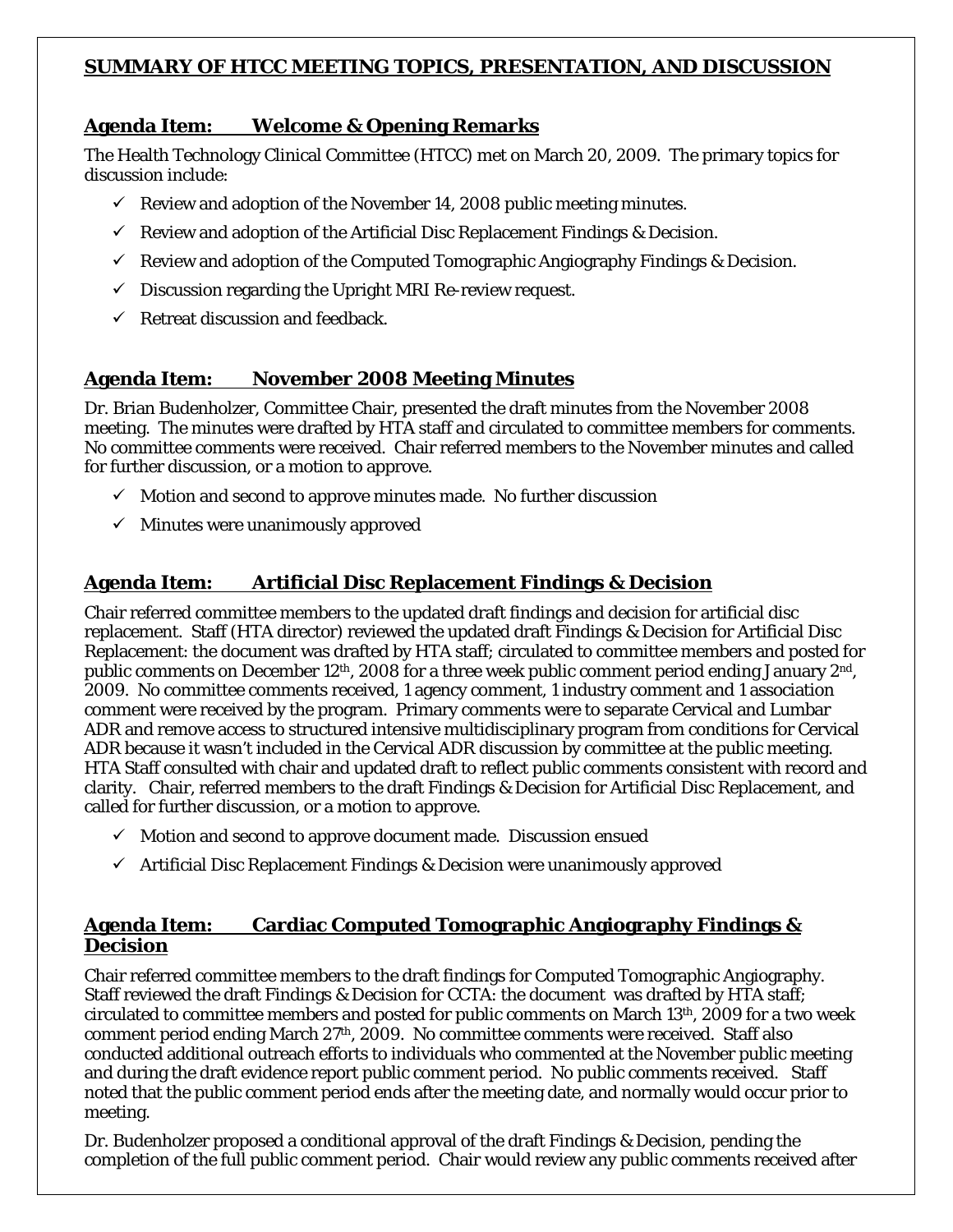March 20<sup>th</sup>, 2009, and would accept minor edit changes. However, if comments raise the need for full committee review or need for large changes the draft Findings & Decision and comments would be represented at the next public meeting. Committee discussed document and proposal. Chair referred members to the draft Findings & Decision for Cardiac Computed Tomographic Angiography and called for further discussion, or a motion to approve based on the provisions discussed and set.

- $\checkmark$  Motion and second to approve document, with condition made. Discussion ensued
- $\checkmark$  Cardiac CTA Findings & Decision were unanimously approved with condition

### **Agenda Item: Upright MRI Re-review Request**

Chair referred to request for re-review submitted by Attorney Robert Battles, representing Capital Imaging, LLC. Chair noted this is the first direct request for topic review or re-review to committee and explained that the decision before the committee today was whether a re-review should be commissioned, not a discussion about changing the previous Upright MRI coverage decision itself. HTA staff referenced the meeting package materials and brought to the committee's attention the Upright MRI request and the HTA prepared re-review summary. Additionally, three UCLA study related documents were submitted by the requester and included in the meeting package materials. HTA Staff summarized background: May 2007, the clinical committee determined insufficient evidence existed to approve coverage, and referenced specifics of coverage decision. In September 2008, the HTA program published the 2009 topic selection and two re-review topics and circulated to committee for comments. A PUB MED scan was done on Upright MRI by the HTA clinical consultant, and no significant new evidence and/or concerns were identified by the search, no issues raised by the Agency Medical Directors. One public comment from Mr. Battles' office was received indicating a rereview should be granted and including studies referenced in the committee's material. The HCA Administrator reviewed the request for re-review and did not find sufficient new evidence to merit a rereview, and did not select the topic for re-review. The requester then petitioned the clinical committee for committee action.

The Chair opened the meeting to the requestor for a ten minute presentation led by Mr. Robert Battles. The requestor presented a rationale in support of the re-review, as outlined in the letter of request and referenced the three UCLA articles included in the committee meeting package as well as provided new information on the cost charged by a facility and new CMS issued codes and charges.

Committee discussed the petition, review of studies submitted, views on evidence, and asked follow-up questions to the requestors. Highlights of discussion included: level of evidence presented is not substantially different or inconsistent with previously reviewed trials; evidence is low quality and does not focus on patient or therapy alteration outcomes; updated cost information needs to be submitted in advance and did not address issue of expense from multiple views. Chair called for any further discussion, or a motion. Staff recommended amendment to motion to clarify that the motion for rereview is for the 2009 selection (further re-review cycles occurring at least every 18 months may produce different evidence and outcomes).

- $\checkmark$  Motion and second made. Discussion ensued.
- $\checkmark$  No re-review of Upright MRI for 2009 cycle approved unanimously.

### **Agenda Item: Retreat Feedback**

Chair noted that he appreciated the committee's thoughts and feedback at the February 2009 retreat. Based on the discussions held at the retreat, the Chair proposed a few different approaches to the current meeting structure and requested committee perspectives prior to finalizing any decisions.

*Clinical Expert* – Chair proposed a pilot of having a clinical expert available at the next two public meetings, with roles and responsibilities outlines. Within budgetary constraints, the best option would be for the technology assessment vendor to provide a clinical expert (e.g. peer reviewer from the evidence report) to be available; otherwise, having the HTA program's clinical consultant find a clinical